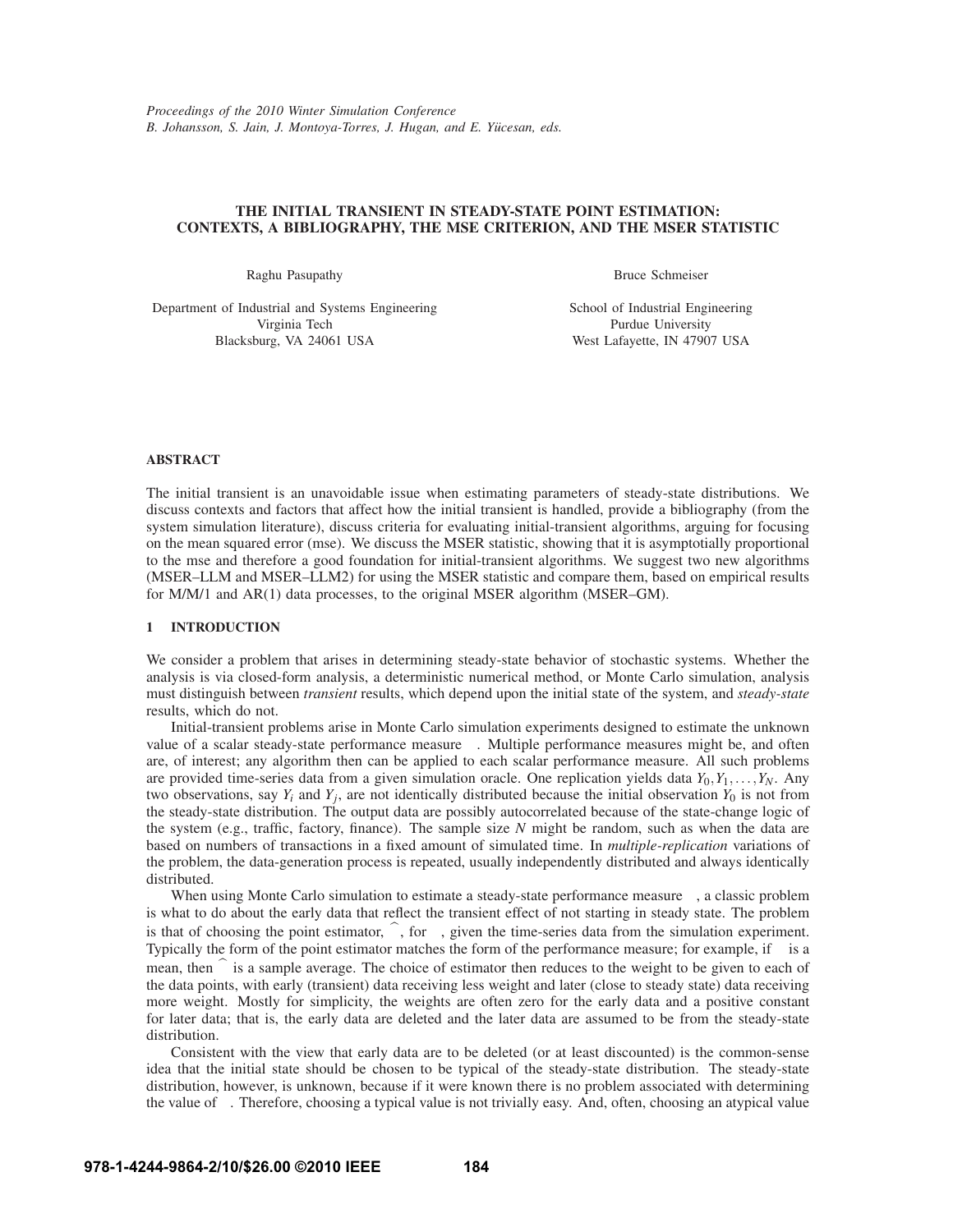is much simpler for the practitioner, such as starting with an empty factory. Therefore, the use of a *warm-up period* is common. Determining an appropriate length of the warm-up period is at the heart of this tutorial.

This paper is organized as follows. In Section 2 we discuss four application areas in which initial-transient issues arise and discuss five factors that affect how a practitioner might want to deal with the initial transient. In Section 3 we provide a bibliography of initial-transient publications, with emphasis on literature from the stochastic system simulation community. In Section 4 we discuss performance measures for comparing initial-transient algorithms, with an emphasis on the mean squared error (mse) of the resulting point estimator. In Section 5 we state the static single-replication initial-transient problem and provide Monte Carlo results for the performance of the (magical) algorithm of mse-optimal constant deletion (OCD).

In the remainder of the paper we discuss, and present new results for, the Marginal Standard Error Rule (MSER). Section 6 is a review the MSER statistic; in addition we show that the MSER expected value is asymptotically proportional to the mse; the implication is that, for large sample sizes, the mse-optimal deletion amount can be estimated by minimizing the MSER statistic. In Section 7, we define three algorithms based on the MSER statistic. The first is MSER–GM, an existing algorithm that deletes to the global minimization over the first half of the data; the second is MSER–LLM, deletion to the left-most local minimum; the third is MSER–LLM2, deletion to the left-most local minimum of the local minima. A subsection shows Monte Carlo results comparing these three algorithms to OCD. The final subsection discusses why we do not consider MSER-5, an existing algorithm that pre-whitens the data by taking non-overlapping batch averages of size five. Section 8 contains a summary, contributions, and future research.

Our intention is not to provide an annotated bibliography, briefly discussing every paper related to the initial transient. Rather, we provide some overview and opinion, as well as a reasonably complete bibliography, before focusing on the mse criterion and MSER, both the statistic and associated algorithms.

## **2 CONTEXTS**

We categorize contexts of the initial-transient issue in two aspects: first, in Section 2.1, is applications; second, in Section 2.2, is factors. Research and practice communities tend to be based on applications, but equivalent problems arise in various applications because the factor settings are the same.

### **2.1 Applications**

The initial-transient issue arises in (at least) four broad-based application areas. In all four, one or more parameters of the steady-state distribution is statistically estimated. Much of the WSC community experiences the initial transient in applications of discrete-event system simulation (e.g., Law and Kelton 2000, Banks et al. 2010, Bratley, Fox, and Schrage 1987, Leemis and Park 2006). The Bayesian community statistics faces the initial transient in Markov Chain Monte Carlo (MCMC), where the steady-state distribution is the Bayesian posterior distribution (references). The third application, seldom discussed, is in designing stochastic algorithms whose purpose is to estimate optimal solutions or equation roots. The steady-state distribution is degenerate at the optimal solution, a point  $\theta$ ; the data are the solutions visited by the algorithm, and the problem is to decide how to estimate  $\theta$  given that both bias and variance are asymptotically zero. Experiments with humans and animals is a fourth application; here the subjects (e.g., college sophomores and monkeys) undergo task training before data collection begins.

The first two applications are mathematically equivalent, differing only in the simulation model: a factory or traffic intersection in system simulation and the Markov Chain based on the prior and likelihood functions in MCMC. The third application, stochastic algorithms, differs in that the steady-state distribution is degenerate, which suggests that the best point estimator is the last observation; because algorithms stop before variance goes to zero, however, averaging recent observations is sometimes better (Polyak and Juditsky 1992). Experimentation with live subjects, the fourth application, differs from the first three in that the quality of the data does not necessarily monotonically improve. Live subjects eventually become tired, bored, or irritated, leading them (unintentionally or not) to provide misleading data. In addition, the amount of live-subject training often needs to be decided before the experiment begins, unlike the first three applications where the data can be save to be analyzed after the experiment ends.

## **2.2 Factors**

We now assume one of the first three application areas. For any application area, the context of the initial transient depends upon five factors.

First, is the experiment static or dynamic? In a static environment, the time series of data is stored for later analysis; the deletion amount can be determined in light of the entire data sequence, including knowledge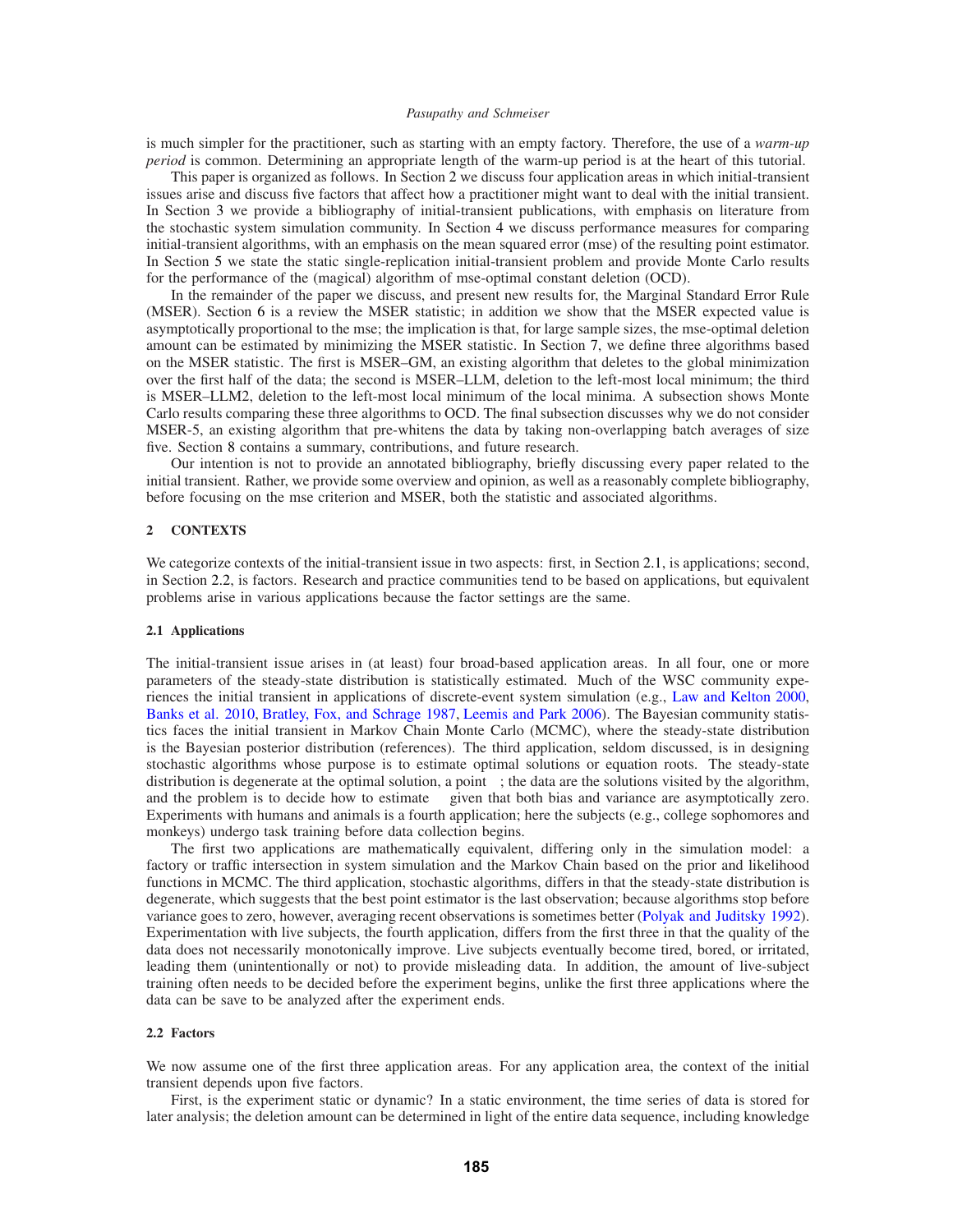of the length of the sequence. In a dynamic environment, the time to begin data collection is determined "on the fly," with each observation either ignored or used to update a statistical accumulator, either way lost to future calculations. The dynamic environment is popular in the early literature, while the static environment has become more common as data storage has become faster and cheaper.

Second, is there a single replication or are there multiple replications? If there are multiple replications, is the deletion amount required to be the same for each? If the deletion amounts differ, are the results from the multiple replications required to be combined symmetrically?

Third, what is the form of the performance measure  $\theta$  to be estimated? In general,  $\theta$  is a vector of constants. The components of  $\theta$  can be of many types: means (including probabilities), variances, standard deviations, covariances, correlations, quantiles, and any other property of a steady-state distribution. Even for the same data set, the deletion amount might depend upon the component type. Many, probably most, algorithms for determining the amount of data to delete assume that the performance measure is a mean.

Fourth, is human interaction available? In this, and most, contexts, we think that automatic algorithms, with no human in the loop, are desirable. Nevertheless, some published initial-transient algorithms require human judgment, typically to indicate where the initial transient disappears.

Fifth, is computing effort important? Are computationallly intensive algorithms feasible or should the truncation decision be made in (close to)  $O(n)$  time, where *n* is the sample size?

# **3 A BIBLIOGRAPHY**

Simulation researchers have long been drawn to the initial-transient issue. The literature includes papers covering most (all?) of the combinations of the five factors of the previous section. Some references, loosely grouped, follow.

Early discussion: Conway, Johnson, and Maxwell (1959), Conway (1963), Emshoff and Sisson (1970), Fishman and Kiviat (1967), Gordon (1969), Fishman (1972), Fishman (1973), Cheng (1976), Lavenberg et al. (1981); Theses: Morisaku (1976), Wilson (1977), Kimbler (1987), Murray (1988), McClarnon (1990), Delaney (1995), Spratt (1998), Ghorbani (2004); Surveys: Wilson and Pritsker (1978b), Kelton (1980), Pawlikowski (1990), Nelson (1992), White and Robinson (2010); Evaluation: Gafarian, Ancker, and Morisaku (1976), Wilson and Pritsker (1977), Gafarian, Ancker, and Morisaku (1977), Gafarian, Ancker, and Morisaku (1978), Wilson and Pritsker (1978a), Cash et al. (1992); Comparisons: Kelton and Law (1984), Kimbler and Knight (1987)), Ma and Kochhar (1993), Spratt (1998), White, Cobb, and Spratt (2000), Linton and Harmonosky (2002), Sandikci and Sabuncuoğlu (2006); Random start: Kelton and Law (1983), Kelton (1989), Deligönül (1997); Random deletion: Glynn and Iglehart (1987), Awad and Glynn (2006); Graphical: Welch (1982), Welch (1983); Multiple replications: Cheng (1976), Glynn and Heidelberger (1991), Bause and Eickhoff (2002), Bause and Eickhoff (2003); Replicate, longrun: Glynn (1987), Whitt (1991), Alexopoulos and Goldsman (2004); Chaos theory: Lee and Oh (1994); Control charts: Robinson (2002), Rossetti, Li, and Qu (2005), Robinson (2007); Kalman filter: Gallagher, K. W. Bauer, and Maybeck (1996); Frequency domain: Morrice, Schruben, and Jacobson (1990); Time series: Fishman (1971), Richards (1983), Mackulak et al. (2002), Sheth-Voss, Willemain, and Haddock (2005); Confidence Intervals: Tafazzoli, Steiger, and Wilson (2011); AR(1): Fishman (1972), Snell and Schruben (1982), Snell and Schruben (1985), White and Franklin (2010); Testing: Schruben (1982), Schruben, Singh, and Tierney (1983), Vassilacopoulos (1989), Yücesan (1993), Goldsman, Schruben, and Swain (1994), Ockerman and Goldsman (1999); Detection: Asmussen, Glynn, and Thorisson (1992); Variance reduction: Nelson (1990); Asymptotics: Glynn (1984), Glynn and Iglehart (1988), Glynn and Whitt (1992), Glynn (1995), Glynn (2005); Other methods: Jackway and deSilva (1992); Bias-reducing estimators: Hsieh, Iglehart, and Glynn (2004), Awad and Glynn (2007); Dynamic: Adlakha and Fishman (1982), Lee, Kyung, and Jung (2009);

Arbitrary performance measures: Eickhoff, McNickle, and Pawlikowski (2005b),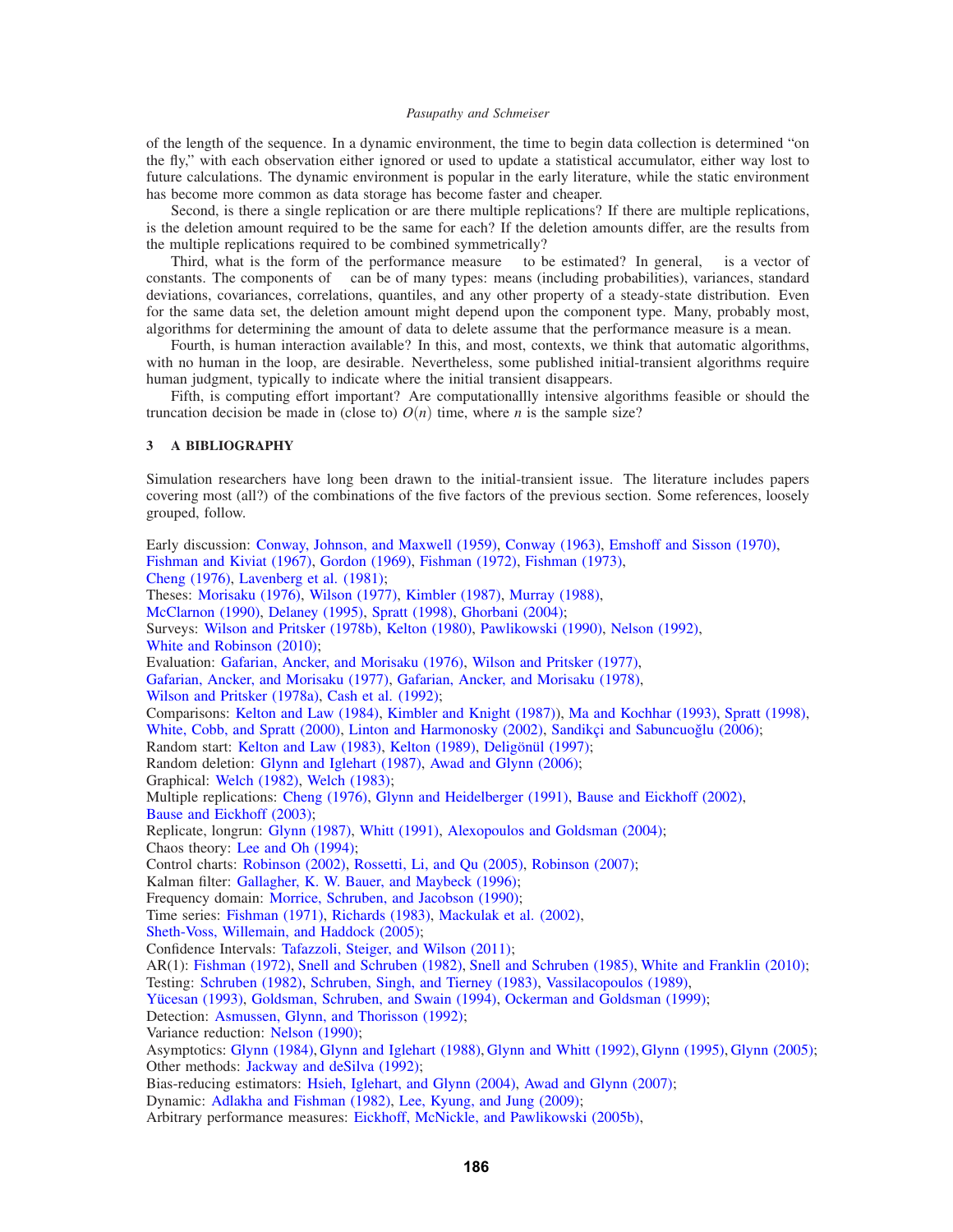Eickhoff, McNickle, and Pawlikowski (2007); Quantiles: Eickhoff, McNickle, and Pawlikowski (2005a); Run-length control: Heidelberger and Welch (1983); Multivariate: Schruben (1981); Impact on variance estimators: Ockerman and Goldsman (2008); Ill-stated problem: Schmeiser (2001).

# **4 ALGORITHM CRITERIA**

Schmeiser (2001) uses the initial-transient as an example of an ill-posed problem. In most published papers, the authors do not specify how initial-transient algorithms are to be compared. When a criterion is specified, it is often point-estimator bias; indeed, reference is often made to the "initial-bias problem." (Recall that bias is bias( $\widehat{\Theta}, \theta$ ) = E( $\widehat{\Theta} - \theta$ ), with an unbiased estimator having zero bias.) Deleting data to make bias close to zero is not the problem, however, as illustrated when  $\theta$  is a mean and  $\hat{\Theta}$  is a sample average; in this case deleting all but the last observation would be optimal.

Early algorithms were common-sense heuristics, with no criterion stated. An example is to delete observations until the current observation is neither the minimum nor maximum of the remaining data.

In the late 1970s, Gafarian, Ancker, and Morisaku (1976), Gafarian, Ancker, and Morisaku (1977), and Gafarian, Ancker, and Morisaku (1978) at the University of Southern California were the first to systematically compare initial-transient algorithms. They define the optimal deletion point, say *k*∗, and then compare, via Monte Carlo experiments, the (random) amount of data, say *K*, deleted by each algorithm. Their definition of *k*<sup>∗</sup> depends on when the expected value of the point estimator is within a specified fraction of the steady-state mean; therefore it is dependent both upon an application having a positive mean (as occurs with queueing systems) and an arbitrarily specified fraction. Their statistical criteria for whether an algorithm is good include the mean and variance of the number of observations deleted. Their use of the mean is reasonable, but as seen below (in Table 2) their use of the variance is not; the ability to delete different amounts of data based on the realization can improve algorithm performance. At best, how well an algorithm estimates a perceived good deletion amount is an indirect criterion; we argue that the focus should be directly on the quality of the point estimator.

Soon after, Wilson (1977) and Wilson and Pritsker (1977) thought carefully about the initial transient, including both the choice of initial condition and the problem of deleting initial data. Wilson and Pritsker (1978b) argue that the focus should be on point-estimator performance, such as mse, rather than on perceived ideal truncation amount. Wilson and Pritsker (1978a) suggest an evaluation procedure for both initial conditions and deletion algorithms; their procedure is elegant, but confounds the comparison by using the criterion of confidence-interval coverage.

We prefer the logic of Fishman (1972) and Snell and Schruben (1985), who think of the initial-transient problem as straight-forward point estimation. They separate the quality of the point estimator from the quality of any statement (such as a confidence interval or an estimated standard error) about the quality of the point estimator. Specifically, they follow the statistical tradition of measuring point-estimator quality with the mean squared error,

$$
mse(\widehat{\Theta}, \theta) = E[(\widehat{\Theta} - \theta)^2] = bias^2(\widehat{\Theta}, \theta) + var(\widehat{\Theta}),
$$

squared bias plus squared standard error. Throughout the rest of this paper, we define mse as the primary criterion for comparing and evaluating initial-transient algorithms.

Although we discuss them only in passing, the other usual secondary criteria apply. A deletion rule should require little computing effort. A rule should be useful to a wide class of applications, both in the type of point estimators (e.g., means, standard deviations, coefficient of variation, quantiles) and the types of data processes (e.g., traffic, factory, finance). A rule should be automatic, in the sense that human judgment is not required, either to set algorithm parameters or to judge (subjectively) the "look" of the output data. A rule should always return a deletion amount; whether the sample size *n* is adequate is not part of our initial-transient problem.

### **5 THE STATIC SINGLE-REPLICATION PROBLEM**

In this section, we define the static single-replication initial-transient problem, which is the only problem considered in the rest of this paper. In Section 5.1 we define the problem, in Section 5.2 we discuss the associated mse-optimal constant deletion amount, *k*∗, and show Monte Carlo results for the mse associated with deleting *k*<sup>∗</sup> observations. These mse results serve as a baseline for implementable algorithms.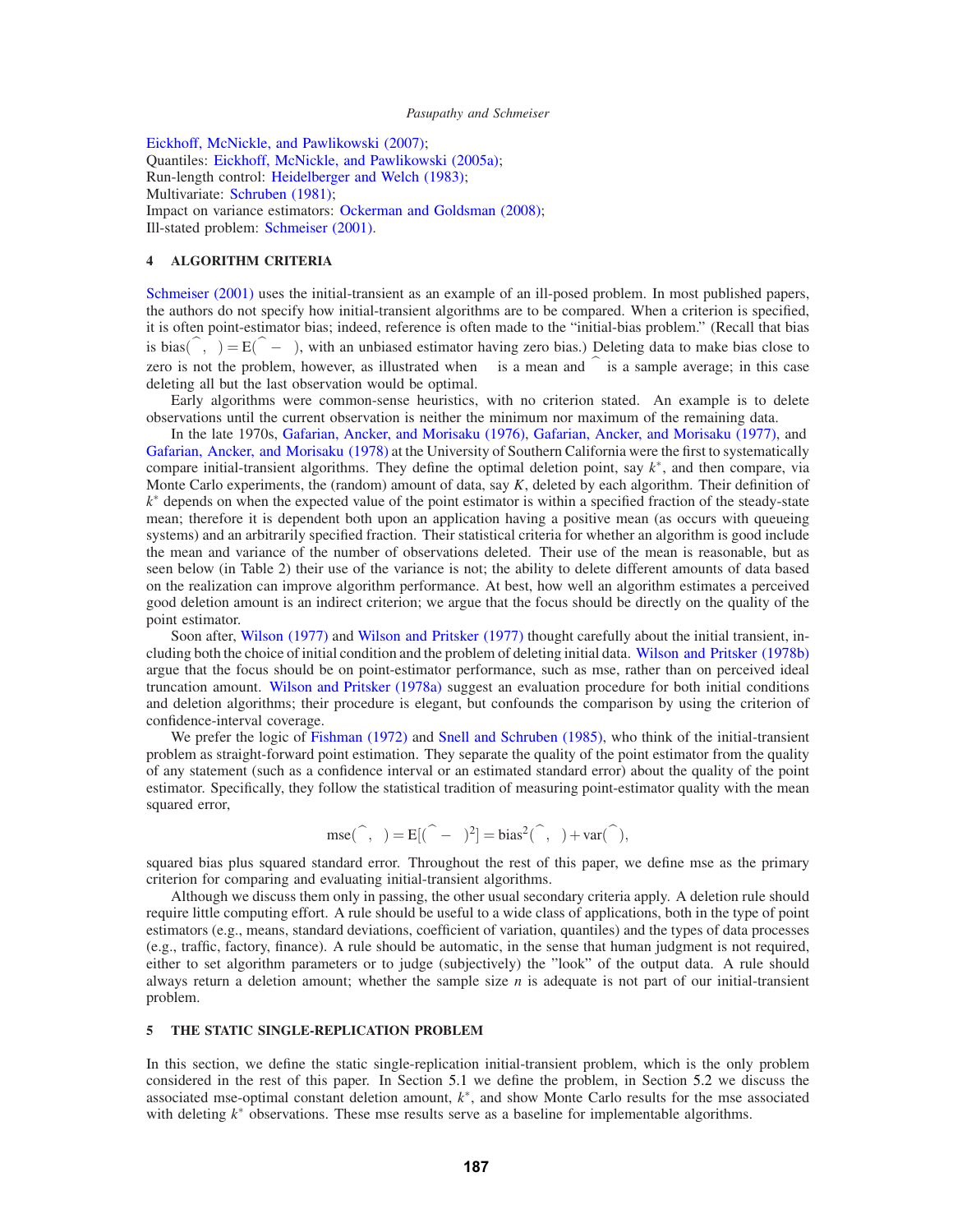# **5.1 Problem Statement**

As considered here, the *static single-replication initial-transient problem* assumes that a single vector of output data  $y_1, y_2, \ldots, y_n$  is available as stored values, with the sample size *n* known and constant. (The sample size *N* might have been random, such as when the data are based on numbers of transactions in a fixed amount of simulated time. For our problem, however, the replication has occurred and sample size is the constant *n*.) The problem is to decide the value of *k*, the amount of the initial data  $y_1, y_2, \ldots, y_k$  to delete, in the calculation of the modified point estimate  $\hat{\Theta}_{n,k}$ . For example, the corresponding sample mean is  $\overline{Y}_{n,k} = \sum_{i=k+1}^{n} Y_i/(n-k)$ . Just as  $y_1, y_2, \ldots, y_n$  is a realization of  $Y_1, Y_2, \ldots, Y_n$ , the amount of deleted data *k* is a realization of *K*, a random variable (defined by the deletion algorithm) that is a function of the output data. Statistically, an algorithm for defining *K* in terms of  $Y_1, Y_2, \ldots, Y_n$  is good to the extent that it provides a small value of mse( $\Theta_{n,k},\theta$ ). A benchmark algorithm, available to researchers but not to practitioners, is to set *K* to  $k^* = \text{argmin}_k \text{mse}(\widehat{\Theta}_{nk}, \theta)$ . In discussing statistical performance, we refer to both the mse and the *relative mse* (rmse), defined as  $E_K[mse(\Theta_{n,K}, \theta)]/mse(\Theta_{n,k^*}, \theta)$ .

Despite not being independent and identically distributed (iid), the output data are useful in the sense that they arise from a process whose steady-state distribution has  $\theta$  as a property. Therefore, the data can be useful in the computation of some point estimator  $\Theta_n$ . We assume that the data are useful, in the sense of Assumption 1.

**Assumption 1.** *There exists a finite constant c such that*

$$
\lim_{n \to \infty} n \operatorname{mse}(\widehat{\Theta}_n, \theta) = c < \infty. \tag{1}
$$

Commonly  $\theta$  is an expected value and the point estimator  $\hat{\Theta}_n$  is the sample mean  $\overline{Y}_n = \sum_{i=1}^n w_i Y_i$ , with weights  $w_i = 1/n$ . The assumed limiting behavior in Equation 1 means that infinite computing effort, as reflected by *n*, yields the value of  $\theta$  with zero mse, regardless of initial conditions, varying distributions, and autocorrelations. In practice, of course, computing effort is limited and sampling error causes  $\widehat{\Theta}_n$  to differ from  $\theta$ .

## **5.2 Optimal Constant Deletion**

To evaluate and compare deletion algorithms, we use the mse of the resulting estimator, mse( $\Theta_{n,K}, \theta$ ). Here *K* is the random number of deleted observations, calculated using the single-replication observations  $Y_0, Y_1, \ldots, Y_n$ . In addition to the specific deletion algorithm, the distribution of *K* depends on the distribution of the initial observation *Y*0, the data process, and the sample size *n*.

As a benchmark for evaluating and comparing algorithms, we compute mse( $\Theta_{n,k^*}, \theta$ ). In practice, the value of *k*<sup>∗</sup> is unknown, but a researcher comparing algorithms can estimate *k*<sup>∗</sup> with a Monte Carlo experiment that computes  $\Theta_{n,k}$  for  $k = 1, 2, ..., n-1$  for each of *r* independent replications of  $Y_0, Y_1, ..., Y_n$  and identifies *k*<sup>∗</sup> with the value of *k* with the smallest  $r^{-1} \sum_{i=1}^{r} (\widehat{\Theta}_{n,k} - \theta)^2$ .

### **5.3 AR(1) Properties**

Because many properties are tractable, we base our analysis on first-order autoregressive  $(AR(1))$  data. Here  $Y_i = \theta + \alpha (Y_{i-1} - \theta) + \varepsilon_i$ . Steady state occurs if and only if  $|\alpha| < 1$ . If the errors  $\varepsilon_i$  are independent and normal with zero mean and variance  $\sigma^2$ , then at steady state the mean is  $E(Y) = \theta$  and the variance is  $\sigma_Y^2 = \frac{\sigma^2}{1 - \alpha^2}$ . The initial bias is the value of *Y*<sub>0</sub> −  $\theta$ , but the process is in steady state only if *Y*<sub>0</sub> is normally distributed with mean  $\theta$  and variance  $\sigma_Y^2$ . The lag-*h* autocorrelation is  $\alpha^h$  and the sum of all autocorrelations is  $\gamma_0 = (1+\alpha)/(1-\alpha)$ .

Fishman (1972) derives the bias, variance, and mse of the sample average conditional on starting in a specific state *Y*0. We correct here his Equation 12 for the variance of the sample average. (A similar error arises in the mse in his Equation 14.)

$$
var(\overline{Y}_{n,k}) = \frac{\sigma_Y^2}{n-k}\left\{1-\frac{\alpha^{2(k+1)}-\alpha^{2(n+1)}}{(n-k)(1-\alpha^2)}+\frac{2\alpha}{1-\alpha}\left[\frac{n-k-1}{n-k}+\frac{\alpha^{2(k+1)}-\alpha^{2n}}{(n-k)(1-\alpha^2)}+\frac{\alpha^{n-k}-\alpha+\alpha^{n+k+1}-\alpha^{2n}}{(n-k)(1-\alpha)}\right]\right\}.
$$

The sample size *n* has negligible effect when  $\alpha^n$  is small. Snell and Schruben (1985) show the asymptotic mseoptimal deletion amount for estimating the mean  $\theta$ . Let  $b = (Y_0 - \theta)/\sigma_Y$ , the initial bias in units of the standard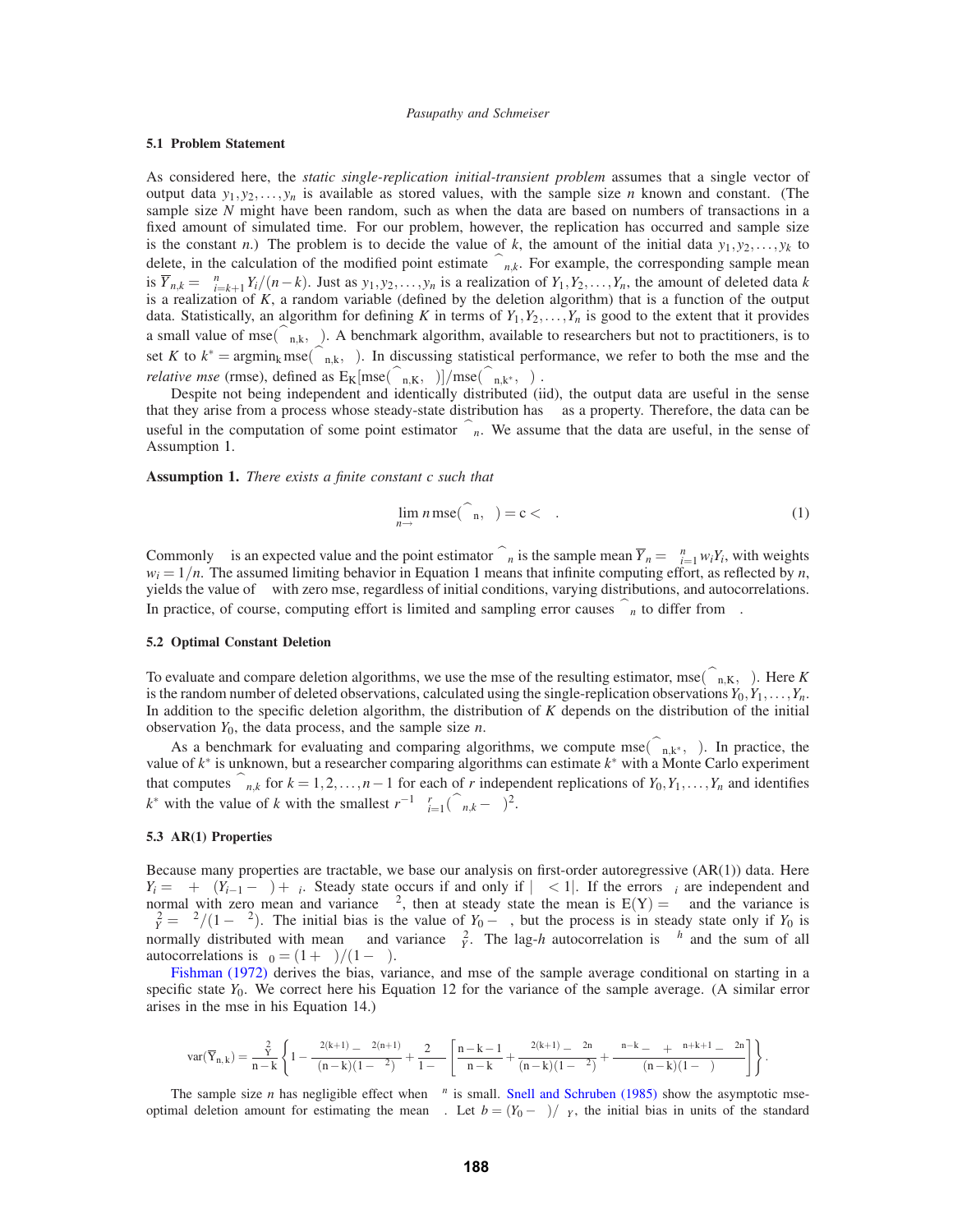deviation of *Y*. Then  $k^* = 0$  if  $b^2 < 1+1/\alpha^2$ ; otherwise,  $k^* = \frac{\frac{1}{\alpha^2 - 1}}{\frac{1}{\alpha^2 - 1}}$  (ln( $\alpha^2$ )), where  $\frac{1}{\alpha}$  is the floor function. (Notice the type-setting error in the *k*<sup>∗</sup> formula in Snell and Schruben 1985.)

### **5.4 Performance of Optimal Constant Deletion**

As a benchmark, we now consider the performance of mse-optimal constant deletion (OCD) for AR(1) data processes when estimating the steady-state mean. In Table 1, three factors are varied: the (standardized) initial bias  $b = (Y_0 - \theta)/\sigma_Y = Y_0$ , the sample size *n*, and the sum of all autocorrelations, γ<sub>0</sub>. Each cell has three entries: the OCD deletion amount  $k^*$ , the corresponding value of  $n \text{mse}(\overline{Y}_{n,k^*})$ , and the corresponding value with no deletion,  $n \text{mse}(\overline{Y}_{n,0})$ . For convenience, we set the steady-state mean to  $\theta = 0$ . For clarity, we set the steady-state variance to  $\sigma_Y = n/\gamma_0$ , so that asymptotically (in *n*) the mse cell entries are one. The tables entries are a combination of the Snell-Schruben asymptotic approximation to *k*<sup>∗</sup> and its associated error and Monte Carlo results.

As a second test-bed process, we created an analogous table for M/M/1 queue waiting time. Because of lack of space, we don't include the table, but the message is the same as from Table 1. More generally, the type of process affects performance less directly than the three fundamental factors  $n$ ,  $b$ , and  $\gamma_0$ . We now discuss the AR(1) results of Table 1.

First consider independent data, which correspond to  $\alpha = 0$  and  $\gamma_0 = 1$ . Because the initial bias has no effect on future data,  $k^* = 0$ : deleting no data is mse-optimal. Then  $\overline{Y}_{n,0}$  is unbiased and  $n \operatorname{mse}(\overline{Y}_{n,k^*}) = \operatorname{nvar}(\overline{Y}_{n,0}) = 1$ .

Now consider dependent data. Large initial bias, of course, is where data deletion is most helpful. All three entries, the optimal deletion  $k^*$ , the resulting mse  $n \text{ mse}(\overline{Y}_{n,k^*})$ , and the untruncated mse increase with large initial absolute bias |*Y*<sub>0</sub>|. The role of autocorrelation (as measured by either  $\alpha$  and  $\gamma_0$ ) is explained by the limiting result  $n\text{var}(\overline{Y}) = \gamma_0 \sigma_Y^2$ ; that is,  $n/\gamma_0$  is the sample size of independent observations that is equivalent to a sample size of *n* dependent observations (Fishman 1972). For example,  $n = 10000$  dependent observations with  $\gamma_0 = 199$  should behave much like  $n = 50$  independent observations. This asymptotic explanation fails, of course, for table entries where effective sample size,  $n/\gamma_0$ , is small. Where the asymptotic explanation holds, however, the three factors of *n*, *b*, and  $\gamma_0$  are reduced to the two factors of effective sample size  $n/\gamma_0$  and scaled bias  $b = (Y_0 \theta)/\sigma_Y$ . Typically, the performance measure is a mean and the effective sample size is reasonably long, so these two factors are fundamental to consider when comparing initial-transient algorithms.

Table 1, and its analog for any other data process, is our benchmark for evaluating initial-transient algorithms. Since mse-optimal constant deletion uses the value of *k*∗, which is unknown in practice, creating an initial-transient algorithm that performs better than OCD is unlikely, although not impossible (as mentioned in White and Minnox (1994), p. 217). How could an implementable algorithm perform better? Because OCD is required to delete the same amount of data from every realization. An implementable algorithm can (and will) delete less data when randomness provides a time series with less apparent initial bias. Indeed, in Section 7.2 we show a few factor settings where MSER-based algorithms provide a percent or two smaller mse than OCD.

## **6 THE MSER STATISTIC**

McClarnon (1990), in an M.S. thesis advised by Pres White, first advocated the use of the MSER statistic in dealing with the initial transient. In her thesis, Mary McClarnon used the phrase Confidence Maximization Rule (CMR), White and Minnox (1994) use no phrase but select a truncation point that "minimizes the width of the confidence interval about the truncated sample mean, White (1995) and White (1997) use the phrase Marginal Confidence Rule (MCR), and White, Cobb, and Spratt (2000) through White and Franklin (2010) use Marginal Standard Error Rules (MSER). We use MSER, the more-recent phrase.

### **6.1 Definition**

MSER has come to refer to a family of initial-transient algorithms based on what we will refer to as the MSER statistic, defined as

$$
MSER(n,k) = \frac{S_{n,k}^2}{n-k}
$$

and  $S_{n,k}^2 = \sum_{i=1}^n (Y_i - \overline{Y}_{n,k})^2 / (n-k)$ , the sample variance using  $n-k$  rather than  $n-k-1$ . That is, if the data were iid, the MSER(*n*, *k*) statistic would be the estimated variance of the sample mean of the remaining *n*−*k* observations after the first *k* observations were deleted.

As discussed in Section 7, several theses and papers have advocated using the MSER statistic by computing it for  $k = 1, 2, \ldots, \kappa$  and deleting initial observations to the value of *k* that provides the minimal MSER(*n*,*k*) value. The recent concensus upper limit is  $\kappa = n/2$ ; that is, delete no more than half of the data.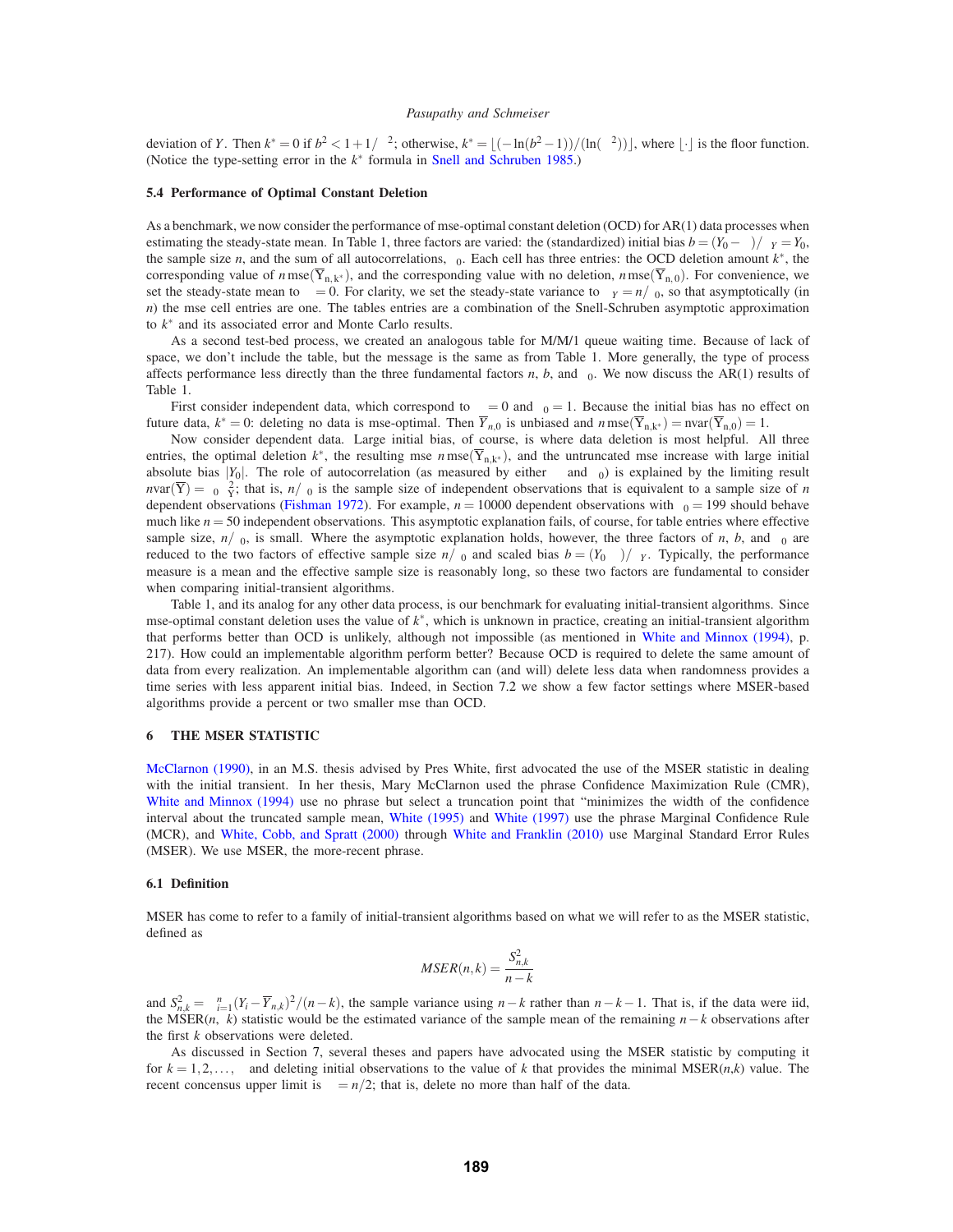|                  |              |             |                  |                  | Initial Bias:    | $\overline{b} = Y_0 / \sigma_Y$ |                  |
|------------------|--------------|-------------|------------------|------------------|------------------|---------------------------------|------------------|
| $\boldsymbol{n}$ | $\gamma_0$   | $(\alpha$ ) | $\overline{0}$   | $\mathbf{1}$     | 10               | 100                             | 1000             |
| $\overline{100}$ | .053         | $(-.9)$     | $\overline{0}$   | $\overline{0}$   | 19               | 42                              | 63               |
|                  |              |             | 1.05             | 1.09             | 1.5              | 2.2                             | 3.8              |
|                  |              |             | 1.05             | 1.09             | 5.3              | 424                             | 42300            |
|                  | $\,1$        | (0)         | $\overline{0}$   | $\boldsymbol{0}$ | $\overline{0}$   | $\overline{0}$                  | $\boldsymbol{0}$ |
|                  |              |             | $\mathbf{1}$     | $\,1$            | $\,1\,$          | $\,1\,$                         | $\mathbf{1}$     |
|                  |              |             | $\,1$            | $\,1$            | $\,1\,$          | $\,1\,$                         | $\mathbf{1}$     |
|                  | 19           | (.9)        | $\overline{0}$   | $\overline{0}$   | 22               | 44                              | 66               |
|                  |              |             | 0.86             | 0.90             | 1.2              | 1.6                             | 2.5              |
|                  |              |             | 0.86             | $0.90\,$         | 5.1              | 427                             | 42630            |
|                  | 199          | (.99)       | $\mathbf 0$      | $\boldsymbol{0}$ | 99               | 99                              | 99               |
|                  |              |             | 0.17             | 0.37             | 7.2              | 674                             | 67326            |
|                  |              |             | 0.17             | 0.37             | 20               | 1980                            | 197900           |
| 1000             | .053         | $(-.9)$     | $\overline{0}$   | $\overline{0}$   | 22               | 42                              | 65               |
|                  |              |             | 1.00             | 1.00             | 1.03             | 1.05                            | 1.08             |
|                  |              |             | 1.00             | $1.00\,$         | 1.42             | 43                              | 4232             |
|                  | $\mathbf{1}$ | (0)         | $\boldsymbol{0}$ | $\boldsymbol{0}$ | $\overline{0}$   | $\boldsymbol{0}$                | $\boldsymbol{0}$ |
|                  |              |             | $\,1$            | $\,1\,$          | $\,1\,$          | $\,1\,$                         | $\mathbf{1}$     |
|                  |              |             | $\,1$            | $\,1\,$          | $\,1\,$          | $\,1\,$                         | $\mathbf{1}$     |
|                  | 19           | (.9)        | $\overline{0}$   | $\overline{0}$   | 21               | 43                              | 65               |
|                  |              |             | 0.98             | 0.99             | 1.02             | 1.04                            | 1.06             |
|                  |              |             | 0.98             | 0.99             | 1.4              | 44                              | 4264             |
|                  | 199          | (.99)       | $\boldsymbol{0}$ | $\boldsymbol{0}$ | 235              | 469                             | 711              |
|                  |              |             | 0.85             | 0.89             | 1.20             | 1.66                            | 2.64             |
|                  |              |             | 0.85             | 0.89             | 5.76             | 493                             | 49246            |
| 10000            | .005         | $(-.99)$    | $\overline{0}$   | $\overline{0}$   | $\overline{230}$ | 460                             | 690              |
|                  |              |             | 1.00             | 1.01             | 1.04             | 1.06                            | 1.09             |
|                  |              |             | 1.00             | 1.01             | 1.50             | 50                              | 5000             |
|                  | .053         | $(-.9)$     | $\mathbf{0}$     | $\boldsymbol{0}$ | 20               | 43                              | 65               |
|                  |              |             | 1.00             | 1.00             | 1.00             | 1.01                            | 1.02             |
|                  |              |             | 1.00             | 1.00             | 1.05             | 5.1                             | 420              |
|                  | $\,1\,$      | (0)         | $\boldsymbol{0}$ | $\boldsymbol{0}$ | $\boldsymbol{0}$ | $\overline{0}$                  | $\boldsymbol{0}$ |
|                  |              |             | $\mathbf{1}$     | $\,1\,$          | $\mathbf{1}$     | $\,1\,$                         | $\mathbf{1}$     |
|                  |              |             | $\,1$            | $\,1\,$          | $\,1\,$          | $\,1\,$                         | $\mathbf{1}$     |
|                  | 19           | (.9)        | $\overline{0}$   | $\boldsymbol{0}$ | 20               | 42                              | 63               |
|                  |              |             | 1.00             | 1.00             | 1.00             | 1.00                            | 1.00             |
|                  |              |             | 1.00             | 1.00             | 1.04             | 5.19                            | 427              |
|                  | 199          | (.99)       | $\mathbf{0}$     | $\boldsymbol{0}$ | 226              | 460                             | 685              |
|                  |              |             | 0.99             | 1.00             | 1.02             | 1.04                            | 1.07             |
|                  |              |             | 0.99             | 1.00             | 1.5              | 50                              | 4900             |
|                  | 1999         | (.999)      | $\mathbf 0$      | $\boldsymbol{0}$ | 2400             | 4800                            | 7100             |
|                  |              |             | 0.83             | 0.87             | 1.2              | 1.6                             | 2.5              |
|                  |              |             | 0.83             | 0.87             | 5.7              | 500                             | 50000            |

Table 1: Performance of mse-optimal constant deletion, *k*∗, when estimating the mean <sup>θ</sup> of standard AR(1) data. The initial bias is  $|b| = |Y_0| \sigma_Y$ . The sum of correlations is  $\gamma_0 = (1+\alpha)/(1-\alpha)$ . The cell entries are  $k^*$ ,  $n \text{ mes}(\overline{Y}_{n,k^*})$ , and  $n$ mse( $\overline{Y}_{n,0}$ ). Monte Carlo sampling error is negligible, but the low-order digits are not necessarily correct.

Since McClarnon (1990), several authors have emphasized, or at least mentioned, that minimizing the MSER statistic was a substitute for minimizing the mse. But as seen in Table 1, the benchmark performance of OCD depends on autocorrelation. So how can algorithms that ignore autocorrelation be mse-competitive?

As pointed out by Franklin and White (2008), MSER has not been widely embraced. We suspect that part of the confusion is the claim that minimizing MSER is closely related to minimizing the width of the resulting confidence interval on the steady-state mean. Because the width of an appropriate confidence interval for the mean  $\theta$  is proportional to  $\gamma_0$ , ignoring autocorrelations and minimizing confidence-interval width easily causes confusion.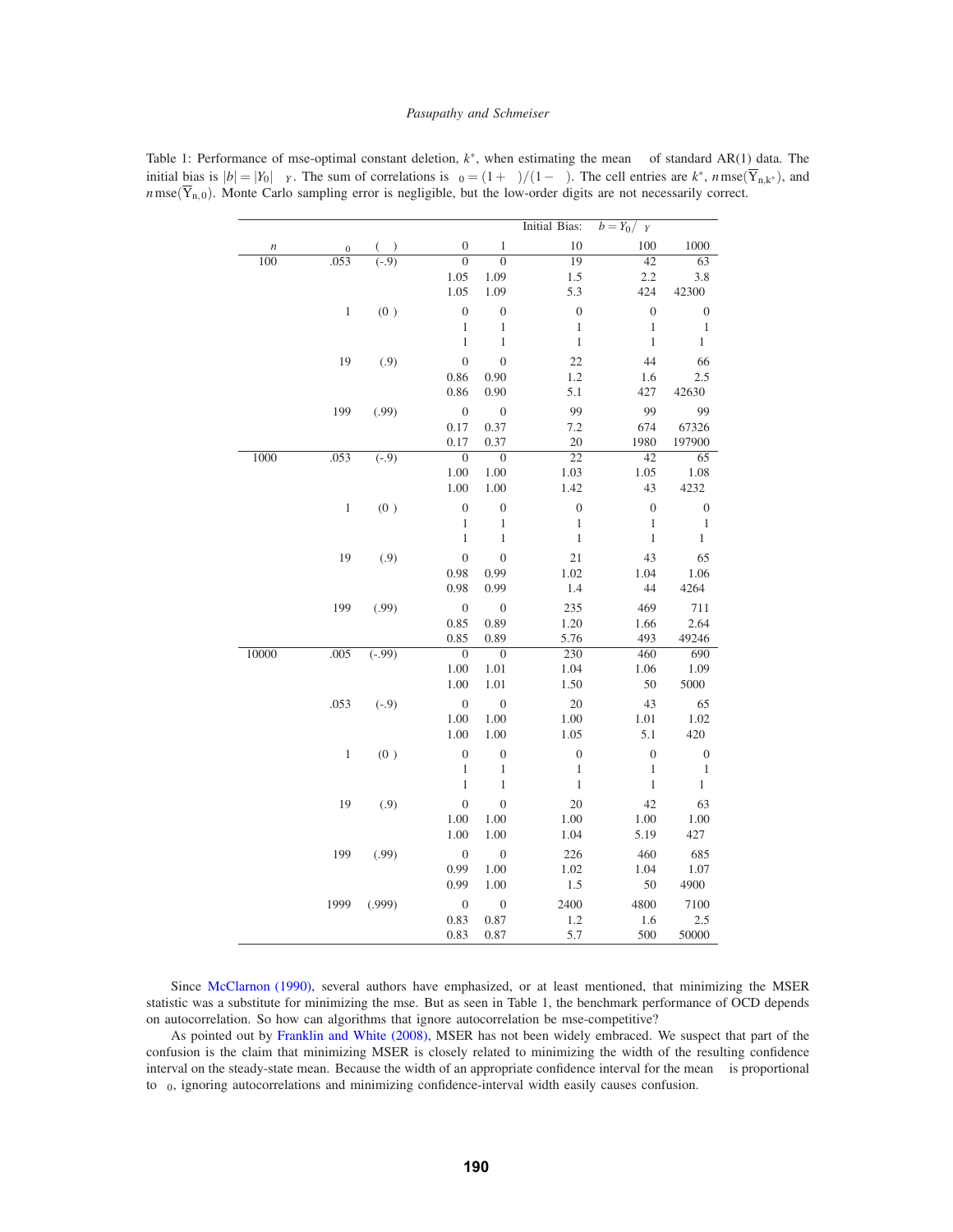## **6.2 MSER and Mean Squared Error**

That MSER can provide good mse while ignoring autocorrelations depends directly on the effective-sample-size result:  $n\text{var}(\overline{Y}(n,k)) = \gamma_0 \sigma_Y^2$ . When there is no bias, the expected value of MSER(*n*,*k*) is  $\sigma_Y^2/(n-k)$ , since it doesn't "see" the autocorrelation factor  $\gamma_0$ . For large effective sample size,  $(n-k)/\gamma_0$ , the effect of autocorrelation is essentially constant, so the location *k* of the minimum value of MSER $(n, k)$  is asymptotically unaffected by autocorrelation. Therefore, the naive-looking and simple-to-compute MSER statistic, with its inability to consider autocorrelations, can work well.

We make the previous paragraph's argument more specific with two lemmas and a theorem. Consider a data process *Y<sub>i</sub>* with steady-state mean  $\theta$ . Let  $b_i = E(Y_i) - \theta$ ,  $\sigma_i^2 = \text{var}(Y_i)$ , and  $\rho_{i,j} = \text{corr}(Y_i, Y_j)$ . The first lemma expresses mse in terms of the individual biases, variances, and correlations. The second lemma expresses the expected value of the MSER statistic in terms of the biases and variances. The theorem says that their asymptotic ratio is the sum of autocorrelations, γ<sub>0</sub>.

$$
\text{Lemma 1. } \text{mse}[\overline{Y}_{n,k},\theta]=E[(\overline{Y}_{n,k}-\theta)^2]=(n-k)^{-2}\textstyle\sum_{k+1}^{n}\textstyle\sum_{j=k+1}^{n}(b_ib_j+\sigma_i\sigma_j\rho_{i,j})
$$

**Lemma 2.**  $E[MSER(n,k)] = (n-k)^{-2} \left[ \sum_{k=1}^{n} (b_i^2 + \sigma_i^2) - (n-k) \text{mse}[\overline{Y}_{n,k}, \theta] \right]$ 

Compare the results of the two lemmas. The mse is a function of all combinations of bias cross products and correlations between observations; the expected value of the MSER statistic is not. The only structure assumed about the various biases, variances, and correlations is that implied indirectly by Assumption 1: that the data are useful for estimating the performance measure  $\theta$ . Theorem 1 says that MSER, despite ignoring the bias cross products and the correlations, is asymptotically tied to the mse.

**Theorem 1.** *For every data process having steady-state with mean* <sup>θ</sup>*, lag-h autocorrelations* <sup>ρ</sup>*h, and finite sum of*  $\alpha$ *utocorrelations*  $\gamma_0 = 1 + 2 \sum_{h=1}^{\infty} \rho_h$ ,

$$
\lim_{n\to\infty}\frac{mse[\overline{Y}_{n,k},\theta]}{E[MSER(n,k)]}=\gamma_0,
$$

*for every*  $k = 0, 1, 2, ...$ 

White and Robinson (2009) suggest that "MSER works well because it minimizes an approximation to the meansquared error in the estimated steaady-state mean." Theorem 1 corrects the suggestion to say that MSER tends to be proportional to mse. Because they are asymptotically proportional, their minima tend to lie close to the same deletion point *k*.

### **7 MSER AGLORITHMS**

Since McClarnon (1990), various papers and theses (White and Minnox 1994, Rossetti, Delaney, and White 1995, White 1995, White 1997, Spratt 1998, White, Cobb, and Spratt 2000,

Franklin and White 2008, Hoad, Robinson, and Davies 2008, White and Robinson 2009 and

White and Franklin 2010) have analyzed and advocated initial-transient algorithms based on the MSER statistic.

## **7.1 Algorithm Design**

Given time-series data,  $Y_1, Y_2, \ldots, Y_n$ , all MSER-algorithm variations compute the MSER(*n*,*k*) statistic for every *k* in some set  $\mathcal{K} \subset \{0,1,...,n-1\}$  and then delete data to some point  $\hat{k}^*$  for which MSER  $(n,k)$  is small. The four design decisions are (1) whether, and how, to preprocess the data, (2) the choice of the set  $\mathcal{K}$ , and (3) the exact form of the MSER statistic, and (4) the selection of the deletion amount,  $\hat{k}^*$ .

The first design decision is data preprocessing. The prominent example is prewhitening by creating averages of non-overlapping batches of size *m* (especially *m* = 5, as advocated by Spratt (1998) and White, Cobb, and Spratt (2000), and recent papers) via the algorithm referred to as MSER–5. The choice of  $m = 5$  is claimed to perform well, especially compared to no prewhitening,  $m = 1$ . Any one-size-fits-all preprocessing, however, leads to a contradiction: if the preprocessed data are better in some sense, then why not preprocess the preprocessed data? If preprocessing is to make sense, then its form needs to be based on an analysis of the given data  $Y_1, Y_2, \ldots, Y_n$ . Another point is that the use of non-overlapping batches is suboptimal to using overlapping batches, which leave no orphaned observations at the end of the data series, which cause no graininess in the analysis, and which still requires only  $O(n)$  computation.

The second design decision is the choice of  $K$ , the set of *k* values to calculate MSER(*n*,*k*). All values of *k* can be considered while maintaining  $O(n)$  computation, so choosing  $\mathcal{K} = \{0, 1, 2, ..., n - 1\}$  is not unreasonable. Because of the positive correlation between MSER values, computing time could be saved by considering no more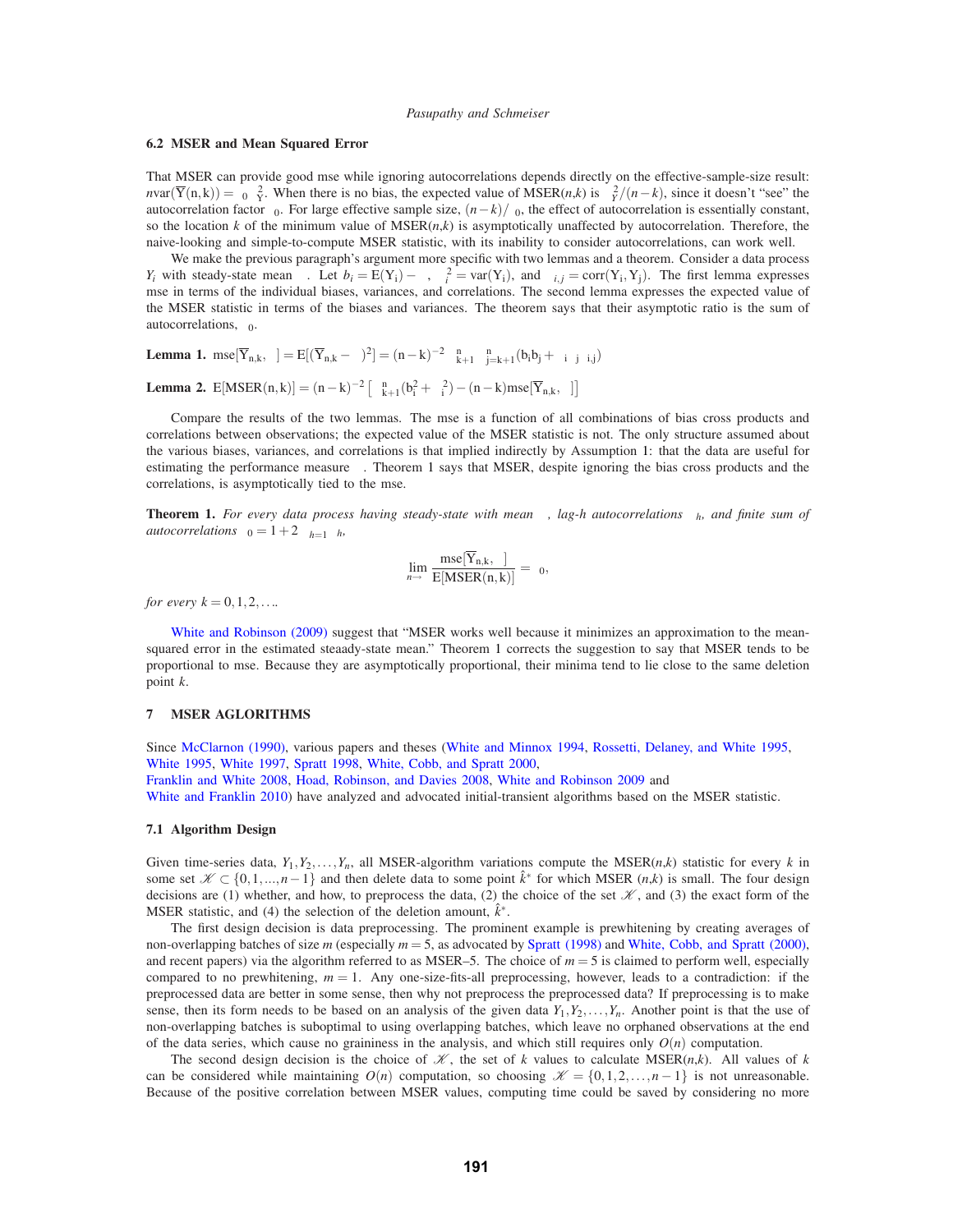than, say, 100 *k* values spread over the set  $\{0,1,2,\ldots,n-1\}$ . A common suggestion in the recent literature is to choose  $\mathcal{K} = \{0, 1, 2, \ldots, \lfloor n/2 \rfloor \}$ , so that no more than half of the data can be deleted.

The third design decision is the form of the MSER statistic. One could argue about whether to divide by *n*−*k* or  $n-k-1$ .

The fourth decision, how to use the observed MSER curve to select the deletion amount, is the most interesting. The curve is composed of the calculated values of  $MSER(n,k)$  for all  $k \in \mathcal{K}$ . Small values are good.

We denote by MSER–GM the algorithm that selects the global minimum, the original form of MSER algorithms. Because the MSER(*n*, *k*) statistic has larger sampling error when *k* is close to *n*, the global minimum in  $\{0,1,2,\ldots,n-1\}$ is sometimes erroneously close to *n*, which is why MSER–GM is often restricted to  $\{0,1,2,...,|n/2|\}$ . We denote by MSER–LLM a new algorithm. It does no preprocessing, it considers  $\mathcal{K} = \{0, 1, 2, ..., n-1\}$ , it divides by  $n-k-1$ , and it selects  $\hat{k}$ <sup>∗</sup> to be the location of the left-most local mininum of the MSER curve. We denote by MSER–LLM2 another new algorithm. It is identical to MSER–LLM, except that it selects  $\hat{k}^*$  to be be the location of the left-most local mininum of the local minima of the MSER curve. (Yes, you might want to draw an example.)

The definitions of the three algorithms imply that for every realization  $\hat{k}_{LLM}^* \leq \hat{k}_{LLM2}^* \leq \hat{k}_{GM}^*$ , except when MSER–GM truncates the deletion at half the data because of its choice of  $K$ . Because they are designed to delete less data than MSER–GM, both MSER–LLM and MSER–LLM2 can safely consider all deletion points. In particular, if the initial-transient effect remains strong throughout the data set, MSER–LLM and MSER–LLM2 can delete all but the last observation.

### **7.2 Performance Comparison**

Table 2, analogous to Table 1, shows relative-mse performance for each of the three MSER algorithms. When the effective sample size,  $n/\gamma_0$  is large, all three MSER algorithms provide mse within a percent of that provided by mse-optimal constant deletion (OCD), with MSER–LLM and MSER–LLM2 performing a bit better. When the effective sample size is small and the initial bias is large, such as the lower right cell with  $n/\gamma_0 = 5$ , MSER–LLM and MSER–LLM2 perform much better than MSER–GM but with more than double the mse provided by OCD.

The mse-performance for negative autocorrelations and small effective sample sizes is only sporadic good. As an example of surprisingly good, consider  $n = 100$ ,  $\alpha = -0.9$ , for all levels of initial bias; MSER–LLM performs better than OCD (although by a negligible amount). Extrapolating these negative-autocorrelation results seems risky. (Performance of the three MSER algorithms is similar for M/M/1 time-in-queue.)

### **8 SUMMARY, CONCLUSIONS, AND FUTURE RESEARCH**

In summary, the initial transient is ever present in statistical experiments intended to estimate steady-state performance measures. Of the four application areas, we focus on the literature of steady-state system simulation, for which we provide a bibliography. We argue for using mean squared error as the primary statistical criterion for comparing deletion algorithms. We show that the MSER statistic is asymptotically proportional to the sample mean's mse, so that deleting based on the MSER statistic is reasonable, even for autocorrelated processes. Finally, we compare the mse obtained from three variations, of which MSER–LLM and MSER–LLM2 are new, of deletion algorithms based on the MSER statistic; for large effective sample sizes, they yield mse values within a percent of mse-optimal constant deletion. We conclude that, if mse is the goal and if the performance measure is a mean, then the MSER statistic is a solid foundation for initial-transient algorithms. Both MSER–LLM and MSER–LLM2 perform better than MSER–GM across sample sizes, sum of autocorrelations, and initial bias, but all three perform well when the effective sample size is large.

Creating algorithms based on the MSER statistic is easy. For preprocessing, a fixed number of nonoverlappingbatches (rather than a fixed batch size) makes sense (Schmeiser 1982); using overlapping batches, rather than nonoveralapping batches, makes sense (Meketon and Schmeiser 1984). Multiple batch sizes could be used, selecting deletion amounts that are indicated by multiple batch sizes. Linear combinations of the results from multiple algorithms could be used. But, given that the three existing MSER agorithms do so well compared to OCD for large effective sample sizes, any substantial performance gain would be when the effective sample size is small.

## **ACKNOWLEDGMENTS**

We thank William Franklin, Kathryn Hoad, Stewart Robinson and Pres White for discussions about MSER, which they have advocated for some years. We also acknowledge financial support from the Office of Naval Research, via contract N00014–08–1–0066, which supported the second author's visit to Virginia Tech during spring 2010.

## **REFERENCES**

Adlakha, V. G., and G. S. Fishman. 1982. Starting and stopping rules for simulations using a priori information. *European Journal of Operational Research* 10:379–394.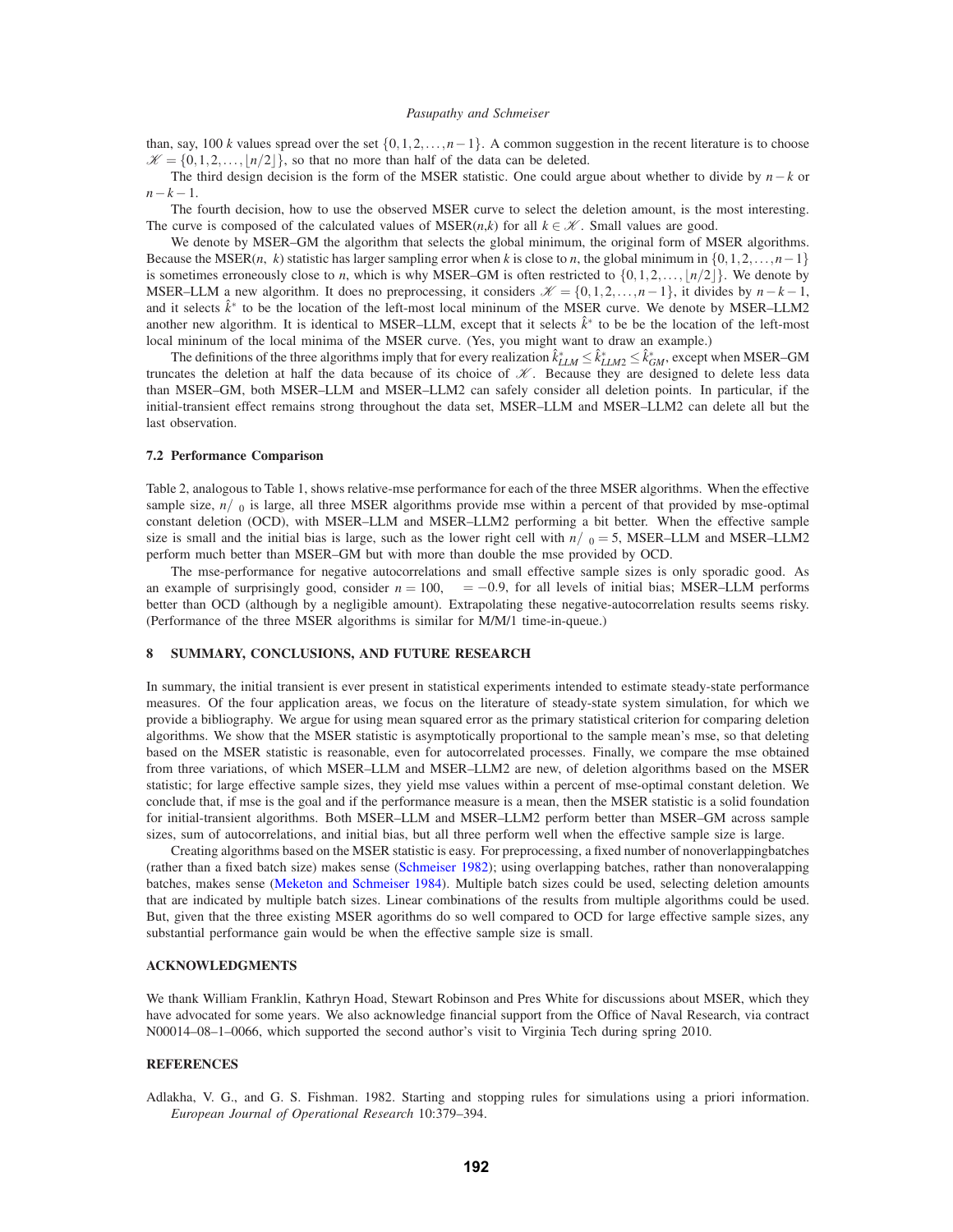|                  |            |             |                              |                             | <b>Initial Bias:</b>       | $b = Y_0/\gamma_0$      |                          |                                 |
|------------------|------------|-------------|------------------------------|-----------------------------|----------------------------|-------------------------|--------------------------|---------------------------------|
| $\boldsymbol{n}$ | $\gamma_0$ | $(\alpha$ ) | $\boldsymbol{0}$             | $\,1\,$                     | $10\,$                     | 100                     | 1000                     |                                 |
| 100              | 0.053      | $(-.9)$     | 1.11<br>0.9997<br>1.06       | 1.12<br>0.998<br>1.07       | 1.07<br>0.98<br>1.10       | $1.02*$<br>0.97<br>1.24 | $5.00*$<br>0.97<br>1.42  | <b>GM</b><br><b>LLM</b><br>LLM2 |
|                  | $\,1\,$    | (0)         | 1.04<br>1.01<br>1.02         | 1.04<br>1.01<br>1.02        | 1.04<br>1.01<br>1.02       | 1.04<br>1.01<br>1.02    | 1.04<br>1.01<br>1.02     | GM<br><b>LLM</b><br>LLM2        |
|                  | 19         | (.9)        | 1.40<br>$1.01\,$<br>1.18     | 1.33<br>1.12<br>1.21        | 1.19<br>1.15<br>1.25       | $1.08*$<br>1.19<br>1.28 | $8.40*$<br>1.37<br>1.29  | GM<br><b>LLM</b><br>LLM2        |
|                  | 199        | (.99)       | 1.67<br>1.15<br>1.48         | 1.66<br>1.97<br>1.67        | $1.67*$<br>1.06<br>1.02    | 1.67*<br>1.01<br>1.01   | $1.71*$<br>1.01<br>1.01  | <b>GM</b><br><b>LLM</b><br>LLM2 |
| 1000             | 0.053      | $(-.9)$     | 1.015<br>1.000<br>1.004      | 1.013<br>0.999<br>1.003     | $1.010*$<br>1.000<br>1.001 | 1.015<br>1.002<br>1.008 | 1.016<br>1.000<br>1.004  | GM<br><b>LLM</b><br>LLM2        |
|                  | $1.0\,$    | (0)         | 1.005<br>1.001<br>1.005      | 1.005<br>1.001<br>1.005     | 1.005<br>1.001<br>1.005    | 1.005<br>1.001<br>1.005 | 1.005<br>1.001<br>1.005  | <b>GM</b><br><b>LLM</b><br>LLM2 |
|                  | 19         | (.9)        | 1.024<br>1.000<br>1.003      | 1.023<br>1.006<br>1.009     | 1.040<br>1.016<br>1.022    | 1.036<br>1.015<br>1.008 | 1.073<br>1.016<br>1.018  | GM<br><b>LLM</b><br>LLM2        |
|                  | 199        | (.99)       | 1.44<br>1.00<br>1.02         | 1.22<br>1.15<br>1.13        | $1.09*$<br>1.22<br>1.19    | $2.43*$<br>1.37<br>1.29 | $85*$<br>1.95<br>1.67    | GM<br><b>LLM</b><br>LLM2        |
| 10000            | 0.0050     | $(-.99)$    | 1.009<br>1.007<br>1.006      | 1.028<br>1.010<br>1.013     | 1.033<br>1.012<br>1.006    | 1.029<br>1.009<br>1.013 | 1.046<br>1.016<br>1.016  | GM<br><b>LLM</b><br>LLM2        |
|                  | 0.053      | $(-.9)$     | 1.000<br>1.001<br>1.002      | 1.000<br>1.000<br>0.999     | 1.006<br>1.000<br>1.004    | 1.004<br>1.002<br>1.003 | 1.006<br>1.002<br>1.004  | <b>GM</b><br><b>LLM</b><br>LLM2 |
|                  | $\,1\,$    | (0)         | $1.00\,$<br>$1.00\,$<br>1.00 | 1.00<br>1.00<br>1.00        | 1.00<br>1.00<br>1.00       | 1.00<br>1.00<br>1.00    | 1.00<br>1.00<br>$1.00\,$ | GM<br><b>LLM</b><br>LLM2        |
|                  | 19         | (.9)        | 1.003<br>1.000<br>$1.001\,$  | 1.008<br>1.001<br>$1.000\,$ | 1.005<br>1.002<br>1.002    | 1.006<br>1.002<br>1.003 | 1.004<br>1.002<br>1.001  | GM<br><b>LLM</b><br>LLM2        |
|                  | 199        | (.99)       | 1.056<br>1.000<br>1.002      | 1.064<br>1.014<br>1.008     | 1.068<br>1.015<br>1.019    | 1.055<br>1.028<br>1.030 | 1.043<br>1.013<br>1.017  | GM<br><b>LLM</b><br>LLM2        |
|                  | 1999       | (.999)      | 1.36<br>1.00<br>1.03         | 1.15<br>1.20<br>1.18        | $1.11*$<br>1.27<br>1.25    | 13.8*<br>1.66<br>1.59   | 456*<br>2.70<br>2.52     | GM<br><b>LLM</b><br>LLM2        |

Table 2: Performance of MSER–GM, MSER–LLM, and MSER–LLM2 for AR(1) data. The three entries in each cell are the relative (compared to  $k^*$ ) mse values; that is, a value of one means that the MSER algorithm provides an mse equal to OCD. MSER–GM entries with an asterisk indicate cases for which the truncation limitation (of no more than half the data) affected MSER–GM performance.

Alexopoulos, C., and D. Goldsman. 2004. To batch or not to batch. *ACM Transactions on Modeling and Computer Simulation* 14:76–114.

Asmussen, S., P. W. Glynn, and H. Thorisson. 1992. Stationarity detection in the initial transient problem. *ACM Transactions on Modeling and Computer Simulation* 2:130–157.

Awad, H. P., and P. W. Glynn. 2006. On an initial transient deletion rule with rigorous theoretical support. In *Proceedings of the 2006 Winter Simulation Conference*, ed. L. F. Perrone, F. P. Wieland, J. Liu, B. G. Lawson, D. M. Nicol, and R. M. Fujimoto, 186–191. Piscataway, New Jersey: Institute of Electrical and Electronics Engineers, Inc.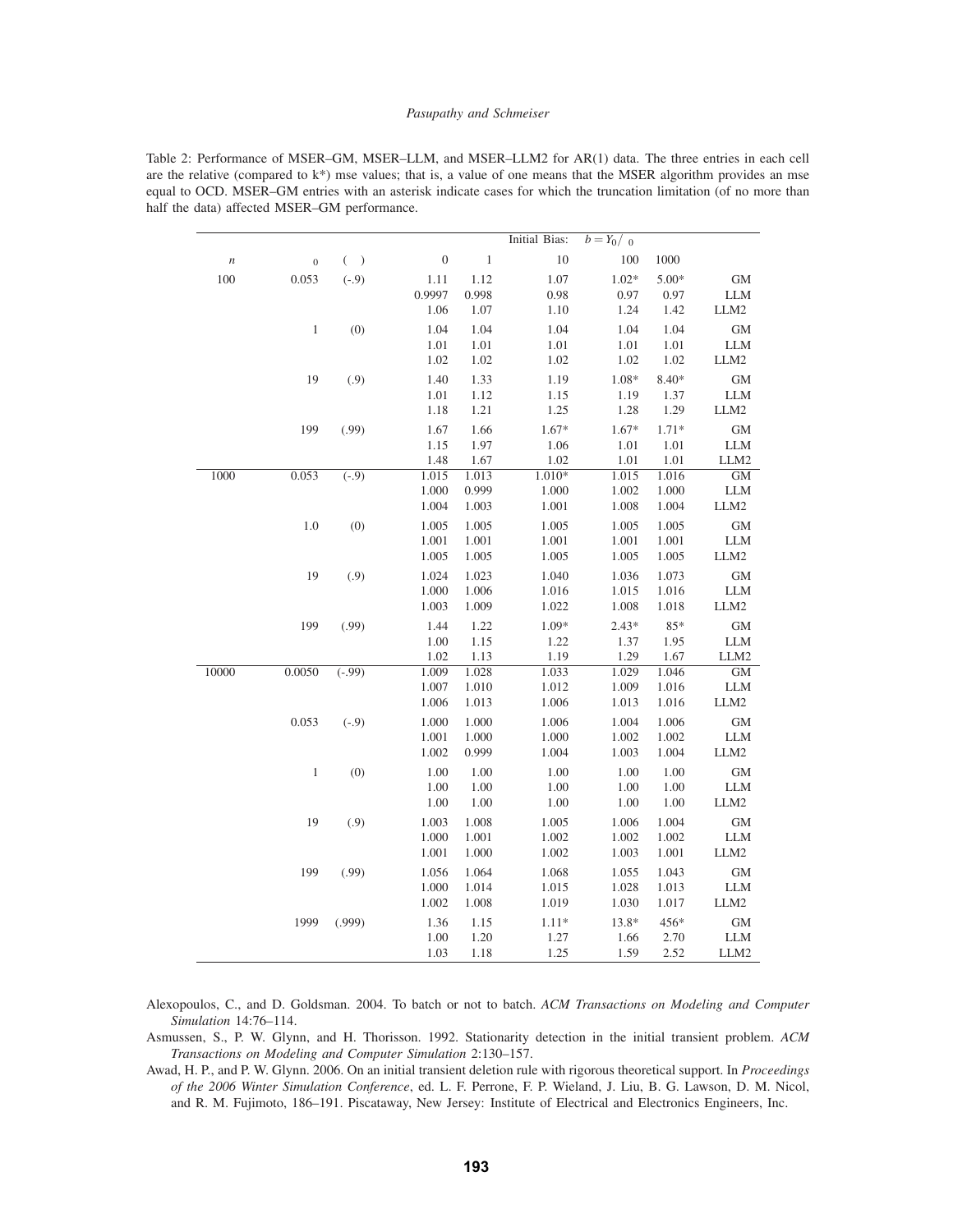- Awad, H. P., and P. W. Glynn. 2007. On the theoretical limit of low-bias steady-state estimators. *ACM Transactions on Modeling and Computer Simulation* 17:1–30.
- Banks, J., J. S. Carson, B. L. Nelson, and D. M. Nicol. 2010. *Discrete-event system simulation*. 5th ed. Upper Saddle River, New Jersey: Prentice-Hall, Inc.
- Bause, F., and M. Eickhoff. 2002. Initial transient period detection using parallel replications. In *Proceedings of the 14th European Simulation Symposium*, 85–92.
- Bause, F., and M. Eickhoff. 2003. Truncation point estimation using multiple replications in parallel. In *Proceedings of the 2003 Winter Simulation Conference*, ed. S. Chick, P. Sanchez, D. Ferrin, and D. J. Morrice, 414–421. ´ Piscataway, New Jersey: Institute of Electrical and Electronics Engineers, Inc.
- Bratley, P., B. Fox, and L. Schrage. 1987. *A guide to simulation*. 2nd ed. New York: Springer Verlag.
- Cash, C. R., D. G. Dippold, J. M. Long, B. L. Nelson, and W. P. Pollard. 1992. Evaluation of tests for initial-condition bias. In *Proceedings of the 1992 Winter Simulation Conference*, ed. J. J. Swain, D. Goldsman, R. C. Crain, and J. R. Wilson, 577–585. Piscataway, New Jersey: Institute of Electrical and Electronics Engineers, Inc.
- Cheng, R. C. H. 1976. A note on the effect of initial conditions on a simulation run. *Operational Research Quarterly* 27:467– 470.
- Conway, R. W. 1963. Some tactical problems in digital simulation. *Management Science* 10:47–61.
- Conway, R. W., B. M. Johnson, and W. L. Maxwell. 1959. Some problems of digital systems simulation. *Management Science* 6:92–110.
- Delaney, P. J. 1995. *Control of initialization bias in queueing simulations using queueing approximations*. M.S. thesis, School of Engineering and Applied Science, University of Virginia, Charlottesville, Virginia. Available from University of Viginia Library, lib-lend@virginia.edu, 434–982–3094.
- Deligonül, Z. S. 1997. Antithetic bias reduction for discrete-event simulations. *Journal of the Operational Research Society* 38:431–437.
- Eickhoff, M., D. C. McNickle, and K. Pawlikowski. 2005a. Depiction of transient performance measures using quantile estimation. In *Proceedings of the 19th European Conference on Modeling and Simulation*, 358–363. Riga, Latvia.
- Eickhoff, M., D. C. McNickle, and K. Pawlikowski. 2005b. Efficient truncation point estimation for arbitrary performance measures. In *Proceedings of the Third International Industrial Simulation Conference*, 5–12. Berlin: ISC'2005.
- Eickhoff, M., D. C. McNickle, and K. Pawlikowski. 2007. Detecting the duration of initial transient in steady state simulation of arbitrary performance measures. In *Proceedings of the 19th European Conference on Modeling and Simulation*, ???–??? Nantes, France: Valuetools '07.
- Emshoff, J. R., and R. L. Sisson. 1970. *Design and use of computer simulation mondels*. MacMillan.
- Fishman, G. S. 1971. Estimating sample size in computer simulation experiments. *Management Science* 18:21–38.
- Fishman, G. S. 1972. Bias considerations in simulation experiments. *Operations Research* 20:785–790.
- Fishman, G. S. 1973. *Concepts and methods in discrete event digital simulation*. New York: John Wiley & Sons.
- Fishman, G. S., and P. Kiviat. 1967. The analysis of simulation generated time series. *Management Science* 13:525–557. Franklin, W. W., and K. P. White. 2008. Stationarity tests and MSER–5: Exploring the intuition behind meansquared-error-reduction in detecting and correcting initialization bias. In *Proceedings of the 2008 Winter Simulation*
- *Conference*, ed. S. J. Mason, R. R. Hill, L. M onch, O. Rose, T. Jefferson, and J. W. Fowler, 541–546. Piscataway, New Jersey: Institute of Electrical and Electronics Engineers, Inc.
- Gafarian, A. V., C. J. Ancker, and T. Morisaku. 1976. The problem of the initial transient in digital computer simulation. In *Proceedings of the 1976 Winter Simulation Conference*, ed. H. J. Highland, T. J. Schriber, and R. G. Sargent, 49–51. Piscataway, New Jersey: Institute of Electrical and Electronics Engineers, Inc.
- Gafarian, A. V., C. J. Ancker, and T. Morisaku. 1977. The problem of the initial transient with respect to mean value in digital computer simulation and the evaluation of some proposed solutions. Technical Report 77–1, Department of Industrial and Systems Engineering, University of Southern California, Los Angeles, California.
- Gafarian, A. V., C. J. Ancker, and T. Morisaku. 1978. Evaluation of commonly used rules for detecting 'steady state' in computer simulation. *Naval Research Logistics Quarterly* 25:511–529.
- Gallagher, M. A., J. K. W. Bauer, and P. S. Maybeck. 1996. Initial data truncation for univariate output of discrete-event simulations using the kalman filter. *Management Science* 42:559–575.
- Ghorbani, B. 2004. *The issue of initial transient in sequential steady-state simulation*. M.S. thesis, Department of Computer Science, University of Canterbury. referenced in Eickhoff, McNickle and Pawlikowski 2005.
- Glynn, P. W. 1984. Some asymptotic formulas for markov chains with applications to simulation. *Journal of Statistical Computation and Simulation* 19:97–112.
- Glynn, P. W. 1987. Limit theorems for the method of replication. *Stochastic Models* 4:343–350.
- Glynn, P. W. 1995. Some new results on the initial transient problem. In *Proceedings of the 1995 Winter Simulation Conference*, ed. C. Alexopoulos, K. Kang, W. R. Lilegdon, and D. Goldsman, 165–170. Piscataway, New Jersey: Institute of Electrical and Electronics Engineers, Inc.
- Glynn, P. W. 2005. Initial transient problem for steady-state output analysis. In *Proceedings of the 2005 Winter Simulation Conference*, ed. M. E. Kuhl, N. M. Steiger, F. B. Armstrong, and J. A. Joines, 739–740. Piscataway, New Jersey: Institute of Electrical and Electronics Engineers, Inc.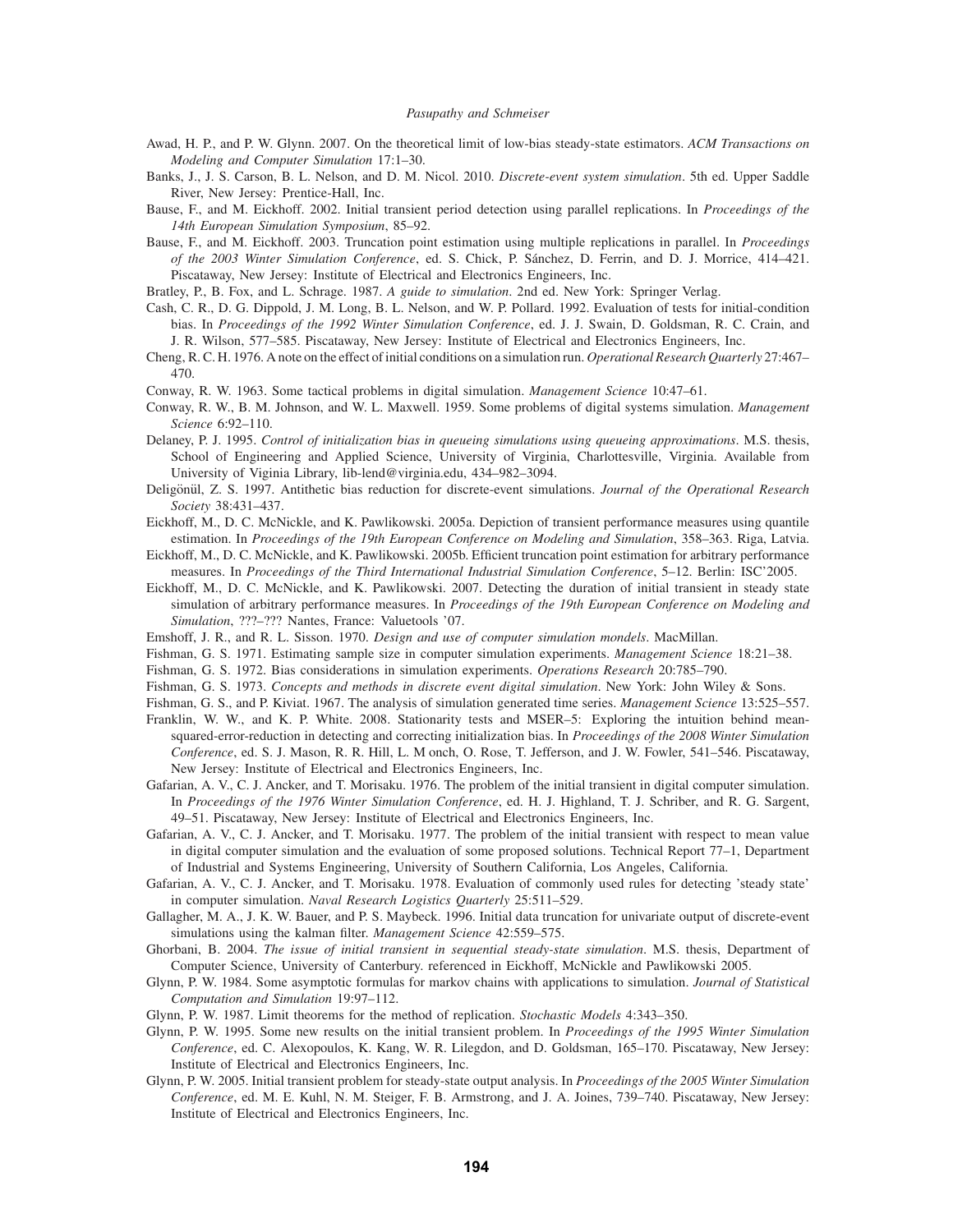- Glynn, P. W., and P. Heidelberger. 1991. Analysis of initial transient deletion for replicated steady-state simulations. *Operations Research Letters* 8:437–443.
- Glynn, P. W., and D. L. Iglehart. 1987. A new initial bias deletion rule. In *Proceedings of the 1987 Winter Simulation Conference*, ed. A. Thesen, H. Grant, and W. D. Kelton, 318–319. Piscataway, New Jersey: Institute of Electrical and Electronics Engineers, Inc.
- Glynn, P. W., and D. L. Iglehart. 1988. Conditions under which a markov chain converges to its steady-state in finite time. *Probability in the Engineering and Informational Sciences* 2:377–382.
- Glynn, P. W., and W. Whitt. 1992. The asymptotic efficiency of simulation estimators. *Operations Research* 40:505–520.
- Goldsman, D., L. W. Schruben, and J. J. Swain. 1994. Tests for transient means in simulated time series. *Naval Research Logistics* 41:171–187.
- Gordon, G. 1969. *System simulation*. Englewood Cliffs, New Jersey: Prentice-Hall.
- Heidelberger, P., and P. D. Welch. 1983. Simulation run length control in the presence of an initial transient. *Operations Research* 31:1109–1144.
- Hoad, K., S. Robinson, and R. Davies. 2008. Automating warm-up length estimation. In *Proceedings of the 2008 Winter Simulation Conference*, ed. S. J. Mason, R. R. Hill, L. M onch, O. Rose, T. Jefferson, and J. W. Fowler, 532–540. Piscataway, New Jersey: Institute of Electrical and Electronics Engineers, Inc.
- Hsieh, M.-H., D. L. Iglehart, and P. W. Glynn. 2004. Empirical performance of bias-reducing estimators for regenerative steady-state simulations. *ACM Transactions on Modeling and Computer Simulation* 14:325–343.
- Jackway, P. T., and B. M. deSilva. 1992. A methodology for initialization bias reduction in computer simulation output. *Asia-Pacific Journal of Operational Research* 9:87–100.
- Kelton, W. D. 1980. The startup problem in discrete-event simulation. Technical Report 80–1, Department Of Industrial Engineering, University Of Wisconsin, Madison, Wisconsin.
- Kelton, W. D. 1989. Random initialization methods in simulation. *IIE Transactions* 21:355–367.
- Kelton, W. D., and A. M. Law. 1983. A new approach for dealing with the startup problem in discrete event simulation. *Naval Research Logistics Quarterly* 30:641–658.
- Kelton, W. D., and A. M. Law. 1984. An analytical evaluation of alternative strategies in steady-state simulation. *Operations Research* 32:169–184.
- Kimbler, D. L. 1987. *Applications of exponential smoothing to the initial transient problem in digital simulation*. M.S. thesis, Virginia Polytechnic Institute and State University, Blacksburg, Virginia.
- Kimbler, D. L., and B. D. Knight. 1987. A survey of current methods for the elimination of initialization bias in digital simulation. In *Proceedings of the 20th Annual Simulation Symposium on Simulation*, Volume 20, 133–152. Piscataway, New Jersey: Institute of Electrical and Electronics Engineers, Inc.
- Lavenberg, S., G. Fishman, W. Kelton, L. Schruben, and P. Welch. 1981. The initial transient in steady state simulation. In Proceedings of the 13th Winter Simulation Conference, ed. T. I. Ören, 113–120. Piscataway, New Jersey: Institute of Electrical and Electronics Engineers, Inc.
- Law, A. M., and W. D. Kelton. 2000. *Simulation modeling & analysis*. 3rd ed. New York: McGraw-Hill, Inc.
- Lee, Y.-H., K.-H. Kyung, and C.-S. Jung. 2009. On-line determination of steady state in simulation outputs. *Computers and Industrial Engineering* 33:805–808.
- Lee, Y.-H., and H.-S. Oh. 1994. Detecting truncation point in steady-state simulation using chaos theory. In *Proceedings of the 1994 Winter Simulation Conference*, ed. J. D. Tew, S. Manivannan, D. A. Sadowski, and A. F. Seila, 353–360. Piscataway, New Jersey: Institute of Electrical and Electronics Engineers, Inc.
- Leemis, L. M., and S. K. Park. 2006. *Discrete-event simulation: A first course*. Upper Saddle River, New Jersey: Prentice Hall.
- Linton, J. R., and C. M. Harmonosky. 2002. A comparison of selective initialization bias elimination methods. In *Proceedings of the 2002 Winter Simulation Conference*, ed. E. Yucesan, C.-H. Chen, J. L. Snowdon, and J. M. ¨ Charnes, 1951–1957. Piscataway, New Jersey: Institute of Electrical and Electronics Engineers, Inc.
- Ma, X., and A. K. Kochhar. 1993. A comparison study of two tests for detecting initialization bias in simulation output. *Simulation* 61:94–101.
- Mackulak, G. T., S. Park, J. W. Fowler, S. E. Leach, and J. B. Keats. 2002. An effective truncation heuristic for bias reduction in simulation output. *Simulation* 78:643–654.
- McClarnon, M. A. 1990. *Detection of steady state in discrete event dynamic systems: An analysis of heuristics*. M.S. thesis, School of Engineering and Applied Science, University of Virginia, Charlottesville, Virginia. Available from University of Viginia Library, lib-lend@virginia.edu, 434–982–3094.
- Meketon, M. S., and B. W. Schmeiser. 1984. Overlapping batch means: Something for nothing? In *Proceedings of the 1984 Winter Simulation Conference*, 227–230. Piscataway, New Jersey: Institute of Electrical and Electronics Engineers, Inc.
- Morisaku, T. 1976. *Techniques for data truncation in digital computer simulation*. Ph.D. thesis, Department of Industrial and Systems Engineering, University of Southern California, Los Angeles, California.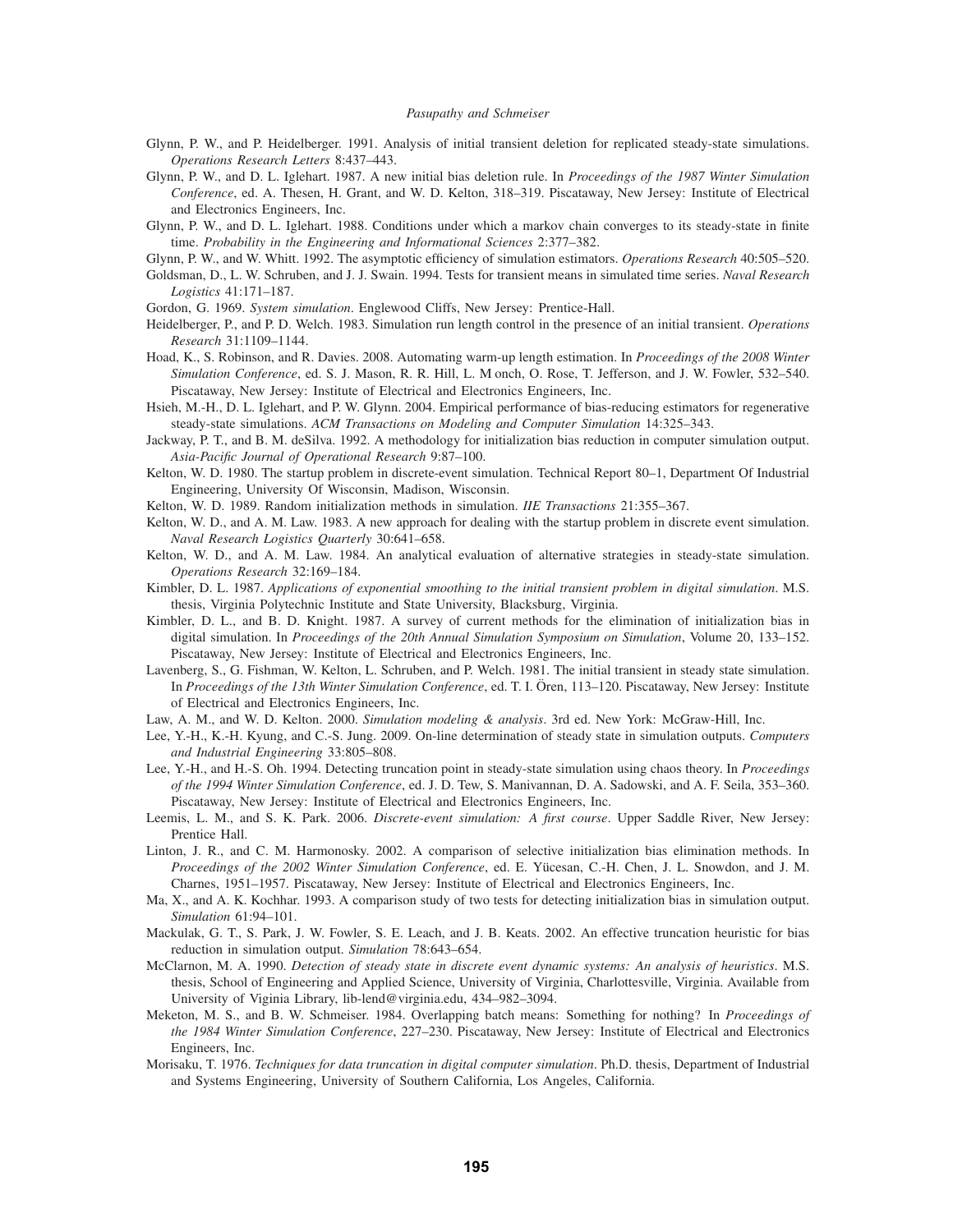- Morrice, D., L. W. Schruben, and S. Jacobson. 1990. Initial transient effects in the frequency domain. In *Proceedings of the 1990 Winter Simulation Conference*, 357–359. Piscataway, New Jersey: Institute of Electrical and Electronics Engineers, Inc.
- Murray, J. R. 1988. *Stochastic initialization in steady-state simulations*. Ph.D. thesis, Department of Industrial and Operations Engineering, University of Michigan, Ann Arbor, Michigan.
- Nelson, B. L. 1990. Variance reduction in the presence of initial-condition bias. *IIE Transactions* 22:340–350.
- Nelson, B. L. 1992. Statistical analysis of simulation results. In *Handbook of Industrial Engineering* (2nd ed.)., ed. G. Salvendy. New York: Wiley.
- Ockerman, D. H., and D. Goldsman. 1999. Student t-tests and compound tests to detect transients in simulated time series. *European Journal of Operational Research* 116:681–691.
- Ockerman, D. H., and D. Goldsman. 2008. The impact of transients on simulation variance estimators. In *Proceedings of the 1997 Winter Simulation Conference*, ed. S. Andradottir, K. J. Healy, D. H. Withers, and B. L. Nelson, ´ 234–239. Piscataway, New Jersey: Institute of Electrical and Electronics Engineers, Inc.
- Pawlikowski, K. 1990. Steady-state simulation of queueing processes: A survey of problems and solutions. *ACM Computing Surveys* 22:123–170.
- Polyak, B., and A. B. Juditsky. 1992. Acceleration of stochastic approximation by averaging. *SIAM Journal on Control and Optimization* 30:838–855.
- Richards, J. E. 1983. *Minimizing run length in simulations subject to initial transients*. Ph.D. thesis, School of Industrial and Systems Engineering, Georgia Institute of Technology, Atlanta, Georgia.
- Robinson, S. 2002. A statistical process control approach for estimating the warm-up period. In *Proceedings of the 2002 Winter Simulation Conference*, ed. E. Yucesan, C.-H. Chen, J. L. Snowdon, and J. M. Charnes, 439–446. ¨ Piscataway, New Jersey: Institute of Electrical and Electronics Engineers, Inc.
- Robinson, S. 2007. A statistical process control approach to selecting a warm-up period for a discrete-event simulation. *European Journal of Operational Research* 176:332–346.
- Rossetti, M. D., P. J. Delaney, and K. P. White. 1995. Generalizing the half-width minimization heuristic for mitigating initialization bias. In *International Conference on Systems, Man, and Cybernetics*, 212–216. Piscataway, New Jersey: Institute of Electrical and Electronics Engineers, Inc.
- Rossetti, M. D., Z. Li, and P. Qu. 2005. Exploring exponentially weighted moving average control charts to determine the warm-up period. In *Proceedings of the 2005 Winter Simulation Conference*, ed. M. E. Kuhl, N. M. Steiger, F. B. Armstrong, and J. A. Joines, 771–780. Piscataway, New Jersey: Institute of Electrical and Electronics Engineers, Inc.
- Sandikçi, B., and I. Sabuncuoğlu. 2006. Analysis of the behavior of the transient period in non-terminating simulations. *European Journal of Operational Research* 173:252–267.
- Schmeiser, B. W. 1982. Batch size effects in the analysis of simulation output. *Operations Research* 30:556–568.
- Schmeiser, B. W. 2001. Some myths and common errors in simulation experiments. In *Proceedings of the 2001 Winter Simulation Conference*, 39–46. Piscataway, New Jersey: Institute of Electrical and Electronics Engineers, Inc.
- Schruben, L. W. 1981. Control of initalization bias in multivariate simulation response. *Communications of the ACM* 24:246–252.
- Schruben, L. W. 1982. Detecting initialization bias in simulation output. *Operations Research* 30:569–590.
- Schruben, L. W., H. Singh, and L. Tierney. 1983. Optimal tests for initialization bias in simulation output. *Operations Research* 31:1167–1178.
- Sheth-Voss, P. A., T. R. Willemain, and J. Haddock. 2005. Estimating the steady-state mean from short transient simulations. *European Journal of Operational Research* 162:403–417.
- Snell, M., and L. Schruben. 1985. Weighting simulation data to reduce initialization effects. *IIE Transactions* 17:354–363.
- Snell, M., and L. W. Schruben. April 1979, 1982. Weighting simulation data to reduce initialization effects. Technical Report 395, School of Operations Research and Industrial Engineering, Cornell University, Ithaca, New York.
- Spratt, S. C. 1998. *An evaluation of contemporary heuristics for the startup problem*. M.S. thesis, School of Engineering and Applied Science, University of Virginia, Charlottesville, Virginia. Available from University of Viginia Library, lib-lend@virginia.edu, 434–982–3094.
- Tafazzoli, A., N. M. Steiger, and J. R. Wilson. 2011. N-Skart: A nonsequential skewness- and autoregression-adjusted batch-means procedure for simulation analysis. *IEEE Transactions on Automatic Control* 56. forthcoming.
- Vassilacopoulos, G. 1989. Testing for initialization bias in simulation output. *Simulation* 52:151–153.
- Welch, P. D. 1982. A graphical approach to the initial transient problem in steady state simulations. In *Proceedings of the* 10th *IMACS World Conference on Systems Simulation, and Scientific Computation*, ed. M. Ruschitzka, 219–221. Montreal: North Holland.
- Welch, P. D. 1983. The statistical analysis of simulation results. In *The Computer Performance Modeling Handbook*, ed. S. S. Lavenberg, 268–328. New York: Academic Press.
- White, K. P. 1995. A simple rule for mitigating initialization bias in simulation output: Comparative results. In *International Conference on Systems, Man, and Cybernetics*, 206–211. Piscataway, New Jersey: Institute of Electrical and Electronics Engineers, Inc.